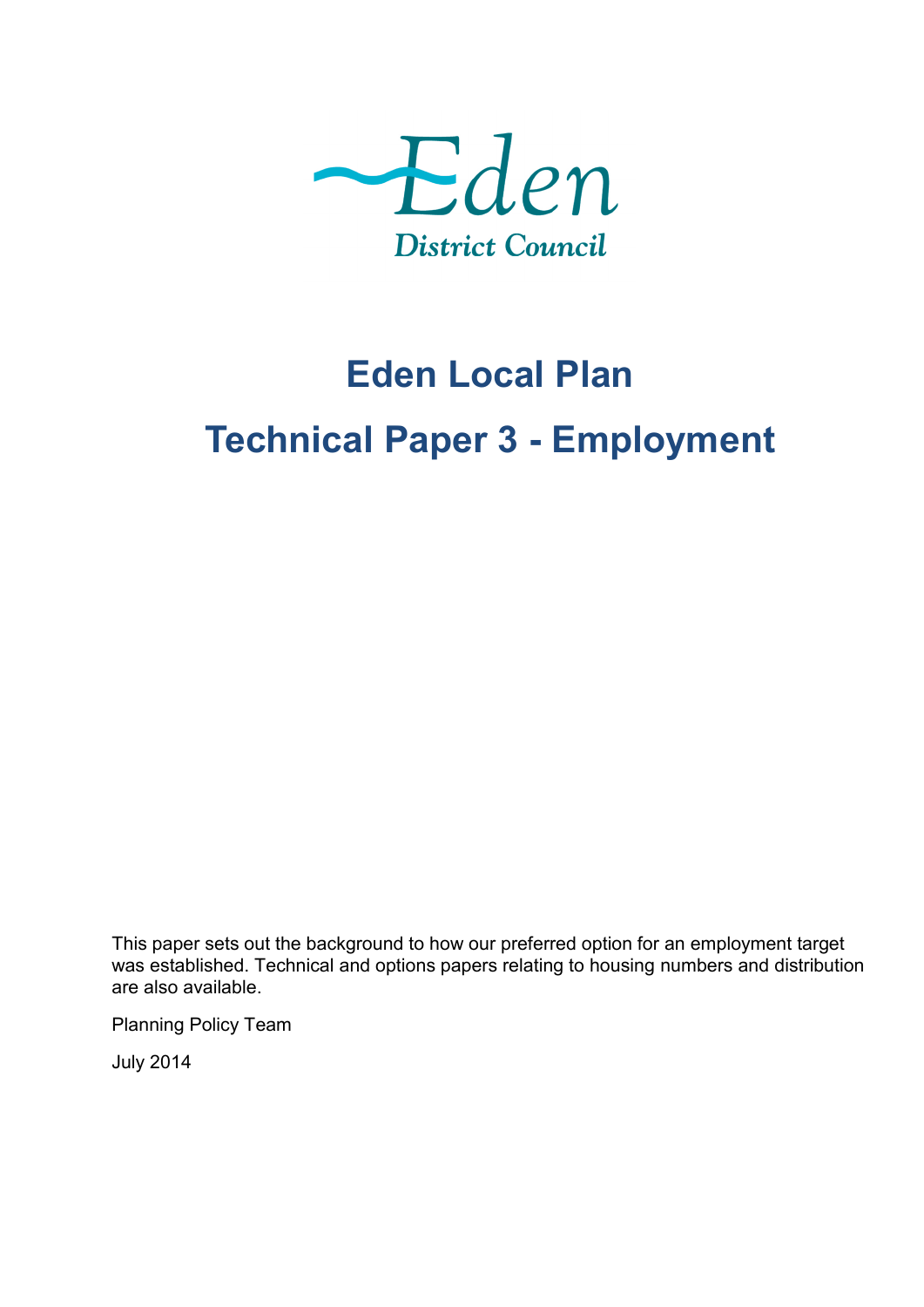**Eden District Council Local Plan - Technical Paper 3 - Employment i**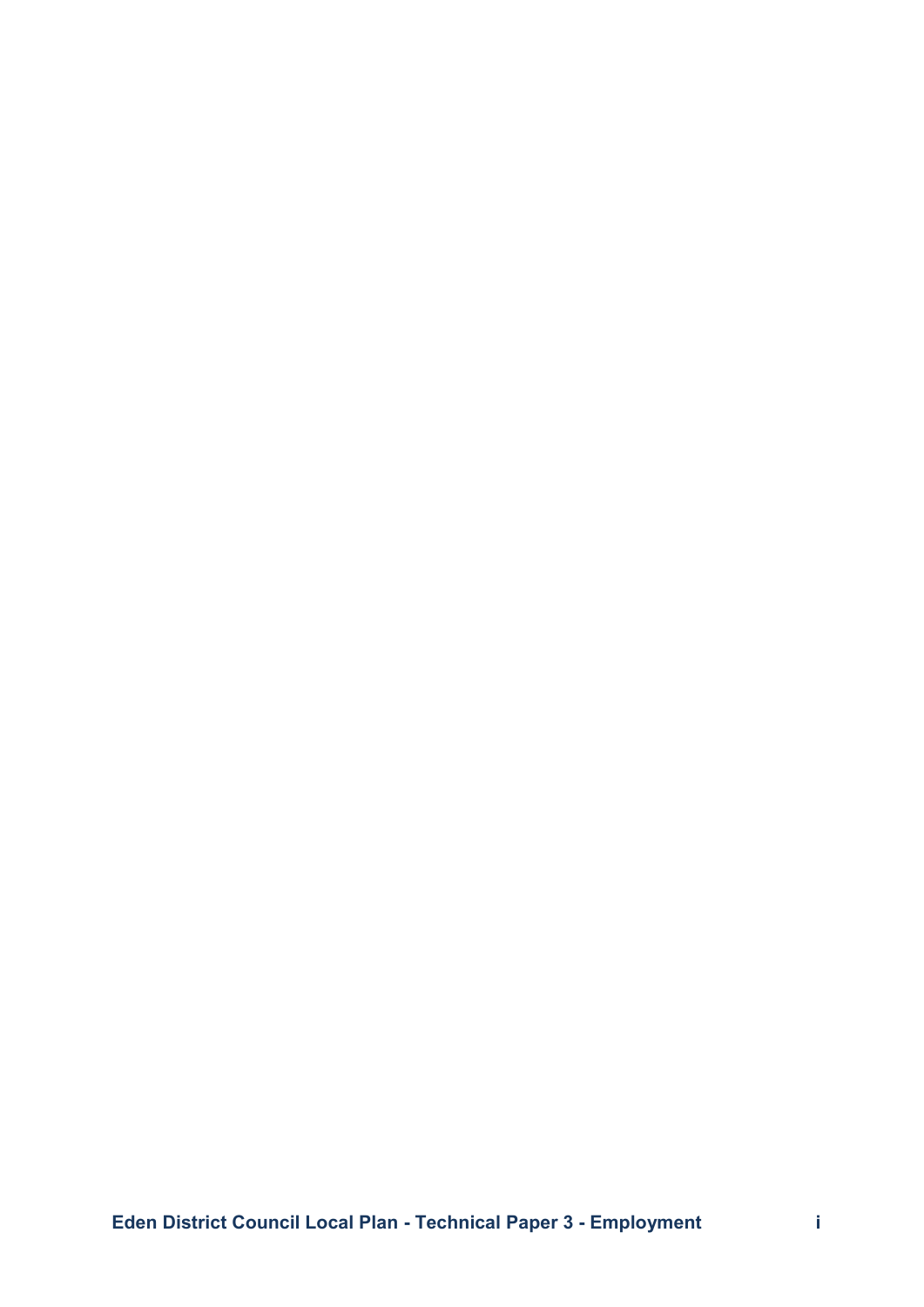# **Contents**

| 1. |  |
|----|--|
| 2. |  |
|    |  |
|    |  |
|    |  |
|    |  |
| 3. |  |
|    |  |
|    |  |
| 4. |  |
|    |  |
|    |  |
|    |  |
|    |  |
|    |  |
|    |  |
|    |  |
|    |  |
|    |  |
|    |  |
|    |  |
|    |  |
|    |  |
|    |  |
|    |  |
|    |  |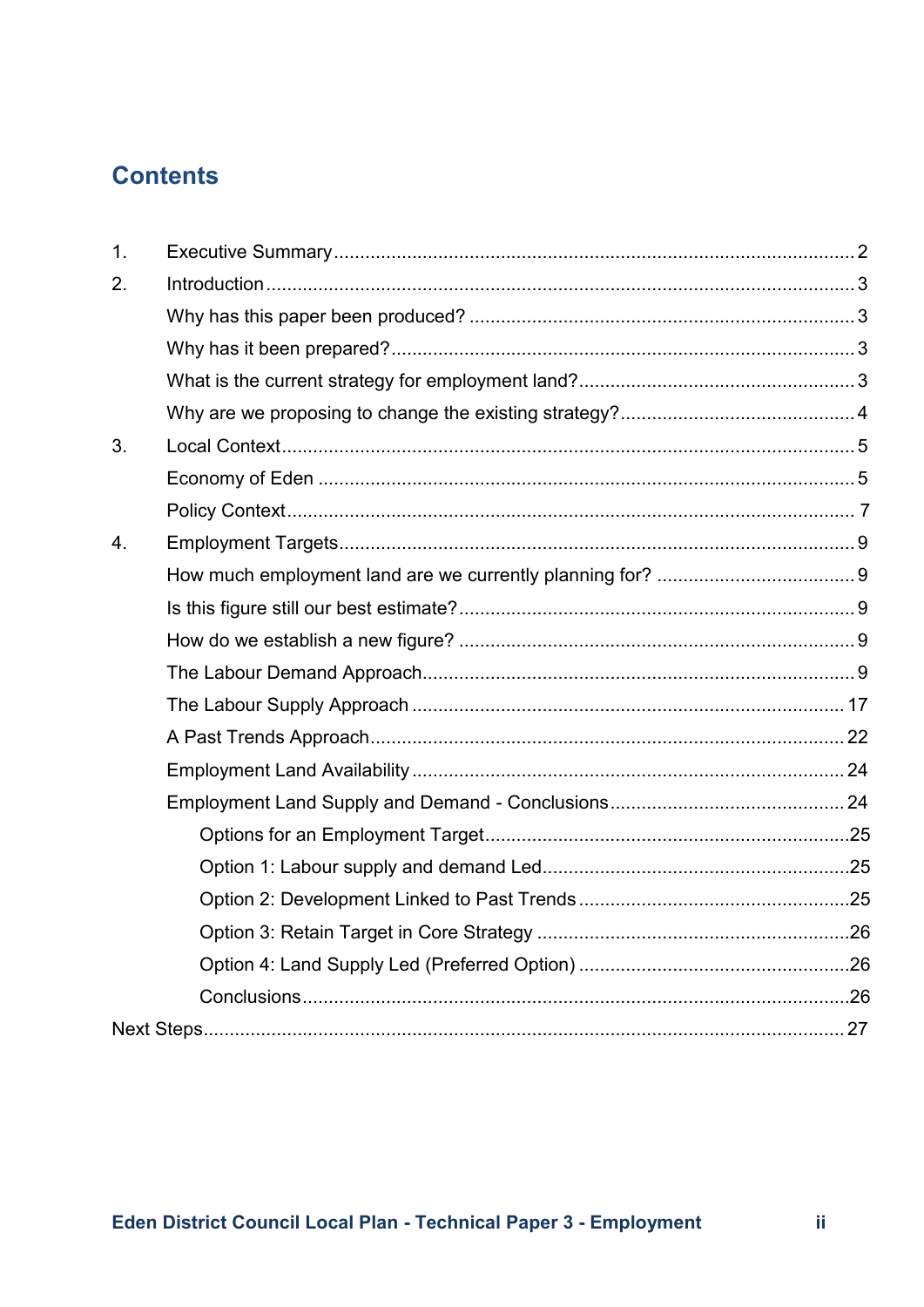**Eden District Council Local Plan - Technical Paper 3 – Employment** 1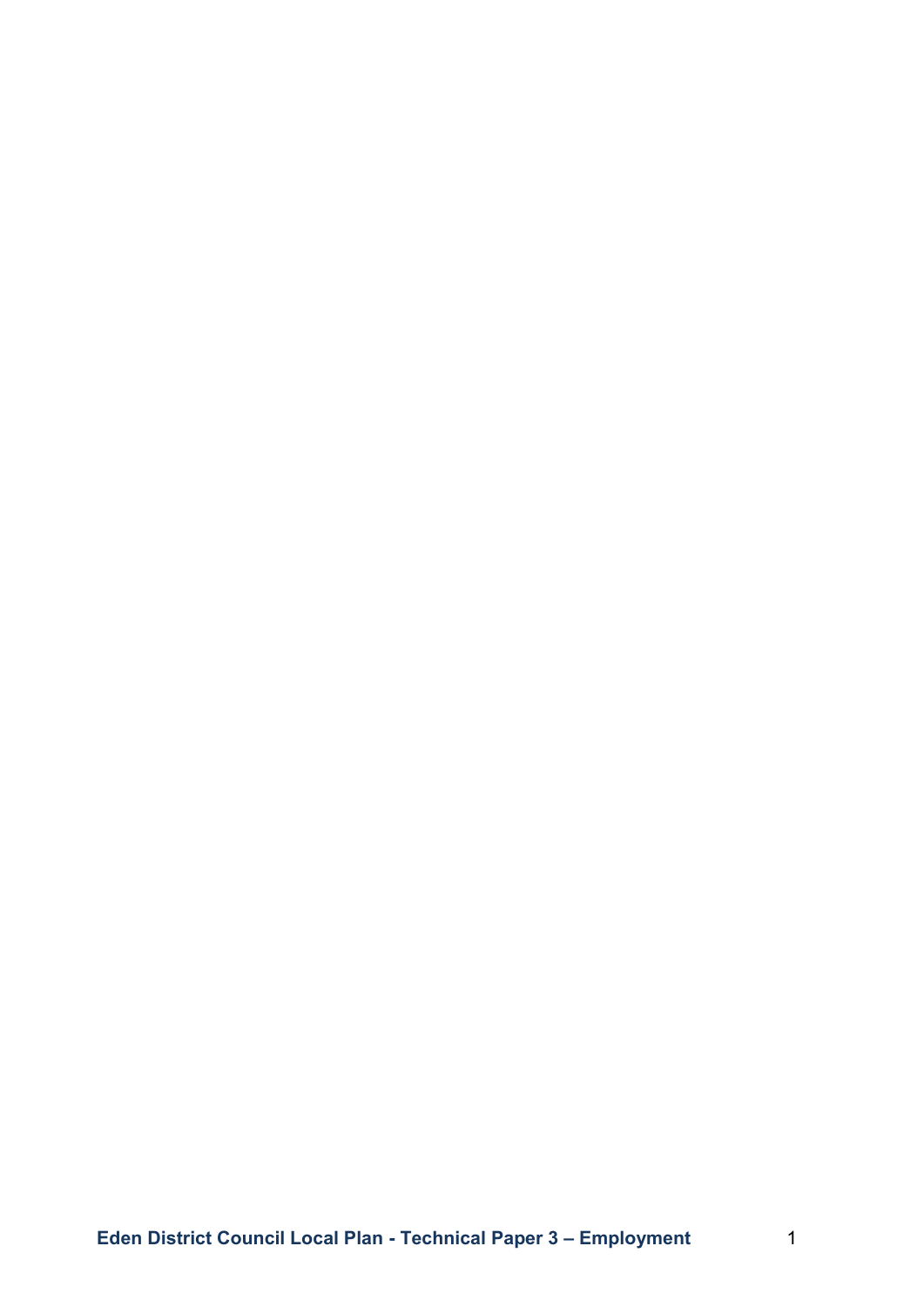# **1. Executive Summary**

- 1.1 This document will form a key source of evidence in the generation of employment targets within the emerging Eden Local Plan. It will help us understand the employment requirements in the district for existing and future residents.
- 1.2 Alongside new housing, making sure that there is an enough land for new employment development is key to creating a firm foundation for economic growth and allowing the district to retain and grow existing businesses, as well as attracting new investment.
- 1.3 The document has investigated a range of evidence looking at the current economy, past trends in development and expected changes in Eden's economy. This information has been used to indicate a likely capacity for development during the timeline of the Local Plan. Whilst a range of figures have been included within the plan, the employment land target will be defined by the sites which are included within the study.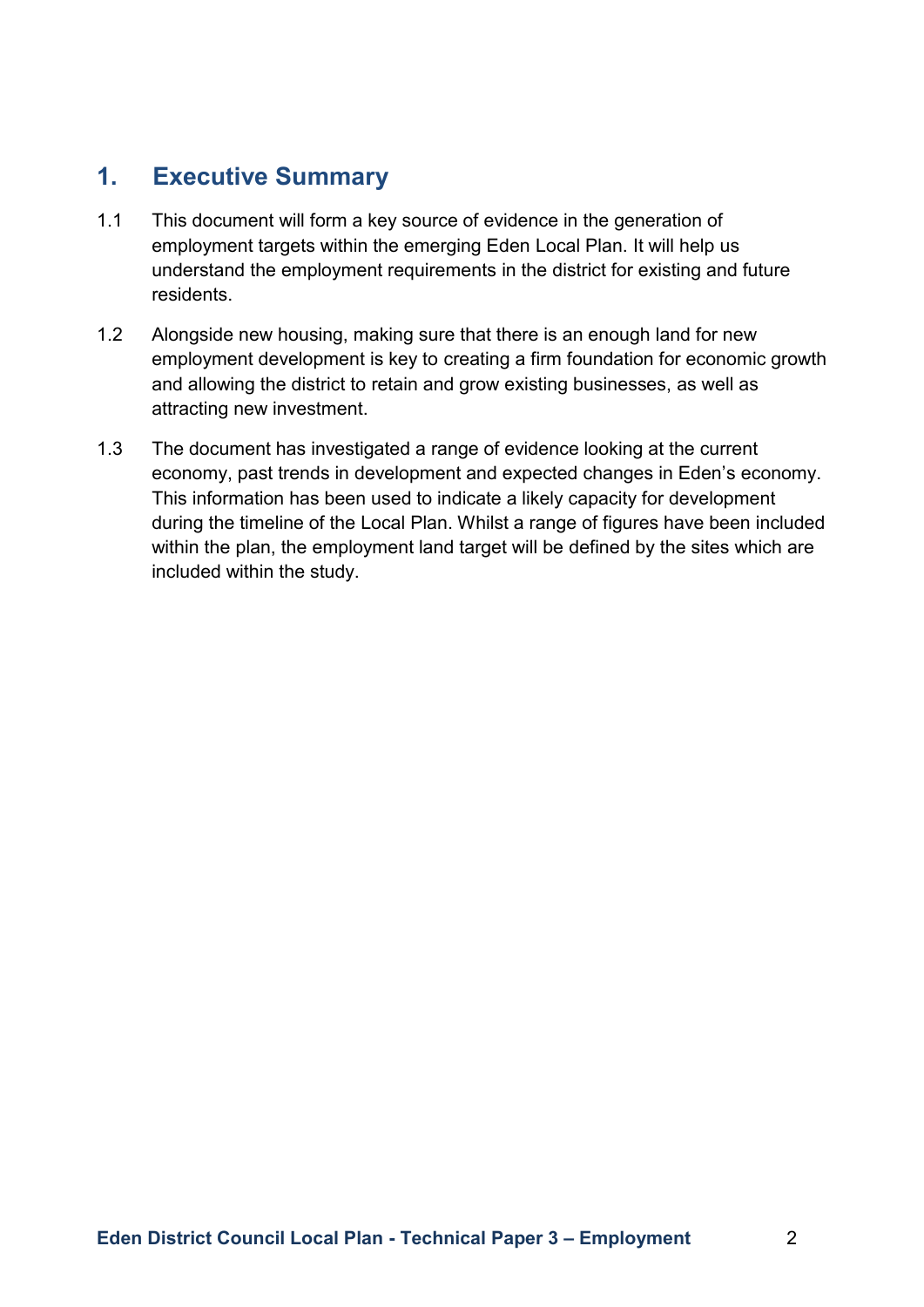# **2. Introduction**

## **Why has this paper been produced?**

- 2.1 This paper sets out the technical evidence we have used to assess how much employment floorspace may be required in the district over the years 2014-31.
- 2.2 The paper builds upon two earlier pieces of work an employment land study carried out in 2009 by consultants Drivers Jonas and work on employment sites and policies carried out by consultants Deloitte in 2013.
- 2.3 In this document, the term 'employment development' covers the following industrial uses (the planning 'use class' is shown in brackets):
	- Offices (B1)
	- Light industrial uses (B2)
	- General industrial uses, including warehouses and distribution (B8)

#### **Why has it been prepared?**

- 2.4 There are several reasons:
	- A Local Plan must show how much employment development is likely to occur and how it will plan for it accordingly. This demonstates what is and isn't considered acceptable when the District Council considers planning applications, and helps give certainty to landowners, developers and local communities.
	- The overall provision allows us to look at how many employment sites may need allocating, and where. When allocating sites we can take a view on what may the most suitable locations based on promoting a more sustainable pattern of development.
	- By working out how much employment land we may need informs the infrastructure required to support new development.
	- It's a national policy requirement paragraph 161 of the National Planning Policy Framework (NPPF) directs that Local Authorities should assess the need for floor space for economic development over the plan period.

#### **What is the current strategy for employment land?**

2.5 Our existing method of distribution is set out in our adopted Core Strategy (2010). This directs 60% of new growth to the main service centre of Penrith, 9% to Appleby, 7% to Kirkby Stephen, 4% to Alston, (as 'Key Service Centres') and 20% to 46 'Local Services Centres'. It restricts growth elsewhere. Key Service

#### **Eden District Council Local Plan - Technical Paper 3 – Employment** 3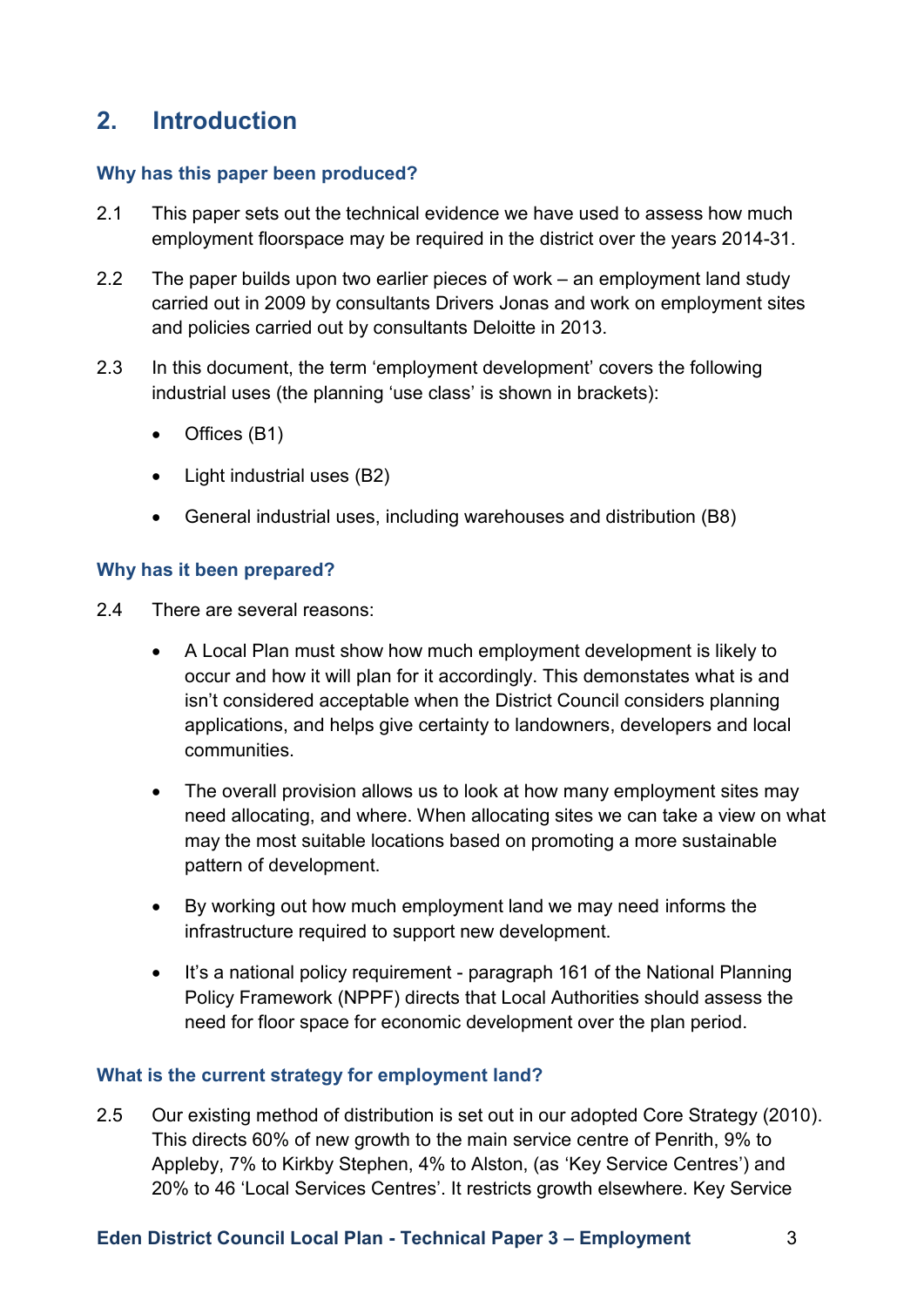Centres are designated on the basis that they have a secondary school, library, doctor's surgery, post office, at least 200 square metres of retail floorspace and 1500 residents. Local Service Centres are defined on the basis that they have at least a community or commercial bus service, and two out of three of a school, (non-mobile) post office or shop and a village hall or pub.

2.6 The overall target in the Core Strategy is 50 hectares of new employment land in the district between the years 2006 and 2025.

#### **Why are we proposing to change the existing strategy?**

- 2.7 We are now moving to creating a single Local Plan, and as part of this we have the opportunity to look again at how the current strategy is working, and whether it needs to be modified to best serve the needs of Eden. As part of this we have reexamined the available evidence on possible employment growth based on labour supply and demand forecasts and past trends in employment growth.
- 2.8 The target of 50ha in the Core Strategy was developed from an amalgam of targets in local and regional policy. Whilst our 2009 Employment Land Study confirmed that there was sufficient land available to meet this target, past rates of employment completions now suggest that even in a buoyant economic climate, this figure is ambitious for the area.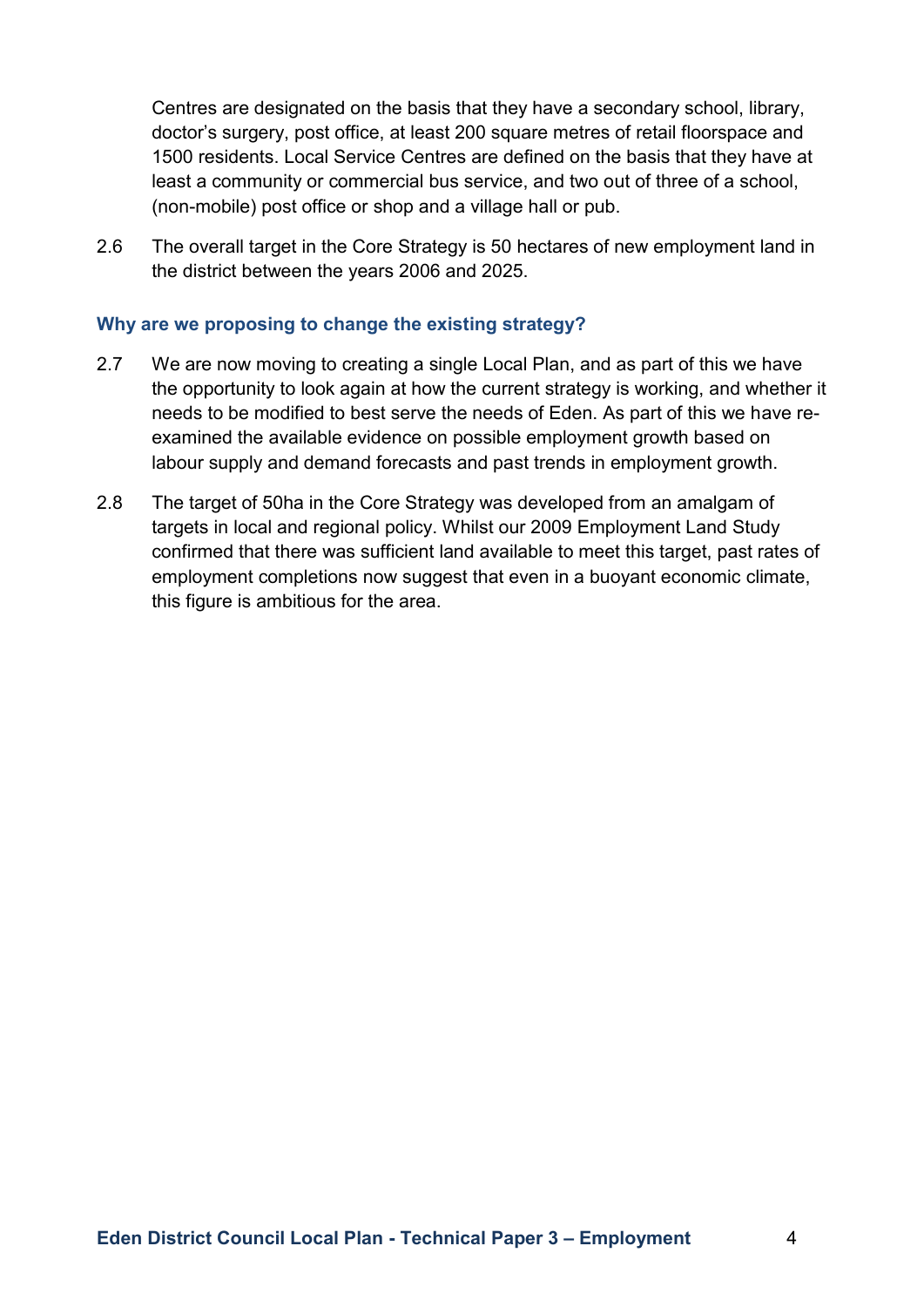# **3. Local Context**

# **Economy of Eden**

- 3.1 In establishing employment provision in Eden District it is useful to look at some of the characteristics of current employment and jobs provision in Eden. The main characteristics are:
	- **Relative affluence masking low wage employment** the median average annual household income in Eden is £26,265, £741 above the county average<sup>1</sup>. Eden is a relatively affluent district yet 15.3% of households still have an annual income of less than £10,000. In addition, average gross weekly pay in Eden for full time workers is £36 below the North West average<sup>2</sup> and £73.70 below the national average. There is a wide gap between male and female salaries with the average full time gross weekly salary for men in Eden at £492.40 but only £296.20 for women.
	- **Low unemployment** The unemployment rate in Eden reduced from 3.7% in 2011-12 to 3.1% in 2012-13 (March, 2013)<sup>3</sup>. This is considerably lower than the North West average of 8.3%, and the national average of 7.8%<sup>4</sup>, both of which also saw reductions over the same time period. The employment rate is still high when compared to the North West rate of 69.2% and the UK rate of 71.1%. This high employment rate masks a dependence on low wage jobs for many, primarily in the administrative, retail and tourism sectors. There is also a dependency on low paid work and part time work with many people having more than one job.
	- **Many small businesses** the District has a higher proportion of small businesses employing less than 10 people than nationally with a correspondingly lower proportion of larger businesses. Business survival rates are higher than nationally but formation rates are lower<sup>5</sup>.
	- **A varied workforce** the district has a varied workforce, though many are employed to support the tourism and leisure sectors in Eden. Tourism plays a key role in Eden's economy with tourism-related employee jobs and is the most significant area of growth for the District accounting for 19.7% of total Eden employee jobs. The manufacturing and professional services sectors

<sup>1</sup> Cumbria Intelligence Observatory (2012) [Accessed March 2013]; www.cumbriaobservatory.org.uk/Atlas/CumbriaAtlas

<sup>2</sup> Nomis Official Labour Market Statistics (2012); Earnings by workplace 2012

<sup>3</sup>Nomis Official Labour Market Statistics, 2013

<sup>4</sup> Nomis Official labour Market Statistics, 2013

<sup>5</sup> Eden LDF: Annual Monitoring Report 2010/11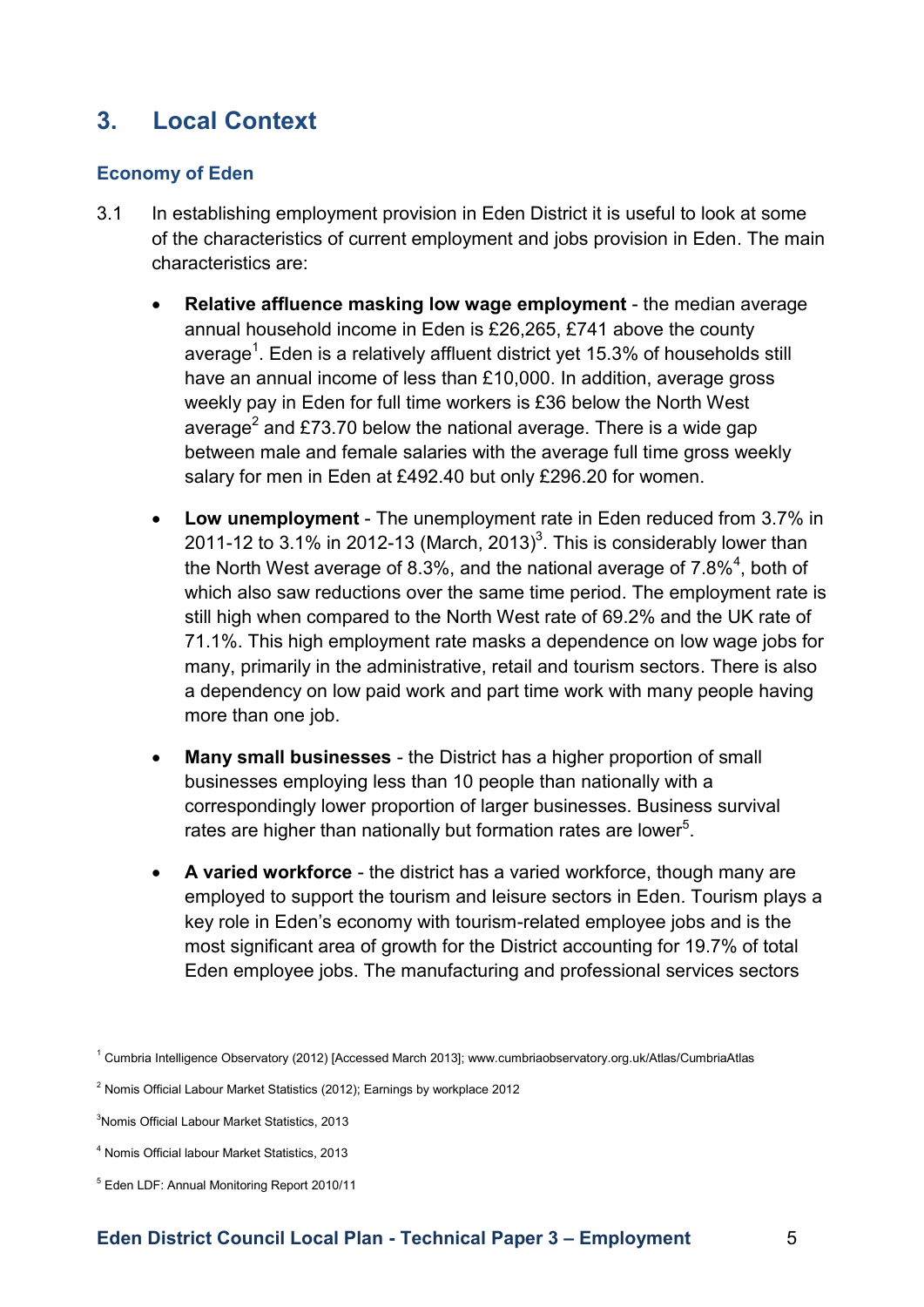

are lower than those in the North West reflecting the need for infrastructure in Eden to support growth in new sectors.

 **High levels of self-employment** - 25% of Eden's economically active work force are self-employed, compared to 14% for Carlisle and 11% for Copeland. This reflects the high number of jobs in the tourism and agriculture sectors.



 **Available employment land** - as of 2013 Eden has an employment land supply of 29.65 hectares, a reduction of 9.09 hectares from 2012. In 2012/13 11,127m2 of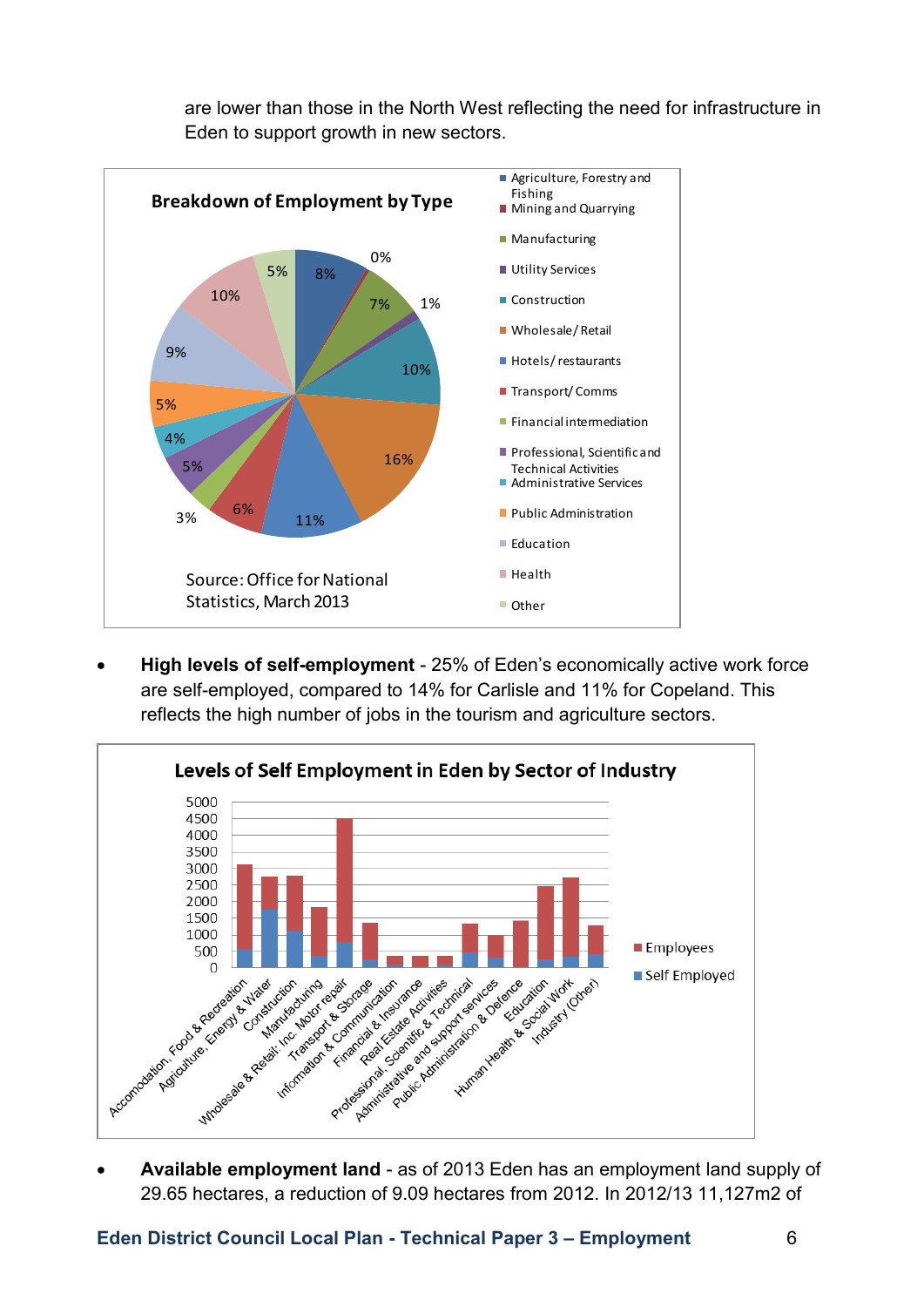employment floor space was completed, a large proportion of which was B8 (storage and warehouse) use, and outside of Eden's main towns.

 **A relatively self-contained labour market -** Census data shows that Eden is relatively self-contained, with 86.8% of its residents also working here. There were 23,678 working residents in Cumbria and 23,388 jobs, leaving a surplus of only 290 more residents than jobs (although some may commute out of Cumbria). 3,120 people living in Eden commute elsewhere to work, including 1,868 people (7.9%) commuting to Carlisle, and 2.8% to South Lakeland. Conversely, 2,830 commute in to Eden, 1,445 (3.2%) from Carlisle and 752 (1.8%) from Allerdale. This leaves a balance of 290 people who leave each morning. There is therefore no large scale commuting trends at work. There also appears to be a broad balance of jobs and workers.

|                              |                  | Area of workplace                   |                 |          |        |                          |                                      |                                                        |
|------------------------------|------------------|-------------------------------------|-----------------|----------|--------|--------------------------|--------------------------------------|--------------------------------------------------------|
| Area of<br><b>Residence</b>  | <b>Allerdale</b> | <b>Barrow-in-</b><br><b>Furness</b> | <b>Carlisle</b> | Copeland | Eden   | <b>South</b><br>Lakeland | <b>Total</b><br>residents<br>in work | $\%$<br>working<br>and<br>living in<br>the<br>district |
| <b>Allerdale</b>             | 31,048           | 91                                  | 3,787           | 4,868    | 752    | 216                      | 40,762                               | 76.2%                                                  |
| Barrow-in-<br><b>Furness</b> | 181              | 23,939                              | 171             | 685      | 56     | 2,593                    | 27,625                               | 86.7%                                                  |
| <b>Carlisle</b>              | 948              | 58                                  | 41,907          | 183      | 1,445  | 179                      | 44,720                               | 93.7%                                                  |
| Copeland                     | 2,718            | 531                                 | 334             | 24,281   | 176    | 388                      | 28,428                               | 85.4%                                                  |
| Eden                         | 506              | 23                                  | 1,868           | 71       | 20,558 | 652                      | 23,678                               | 86.8%                                                  |
| <b>South</b><br>Lakeland     | 179              | 3,010                               | 314             | 353      | 401    | 39,775                   | 44,032                               | 90.3%                                                  |
| Column<br><b>Total</b>       | 35,580           | 27,652                              | 48,381          | 30,441   | 23,388 | 43,803                   |                                      |                                                        |

# **Policy Context**

3.2 The coalition government laid the foundations for a national economic policy through the publication of the 2010 White Paper<sup>6</sup>. This document set commitments for a decentralisation of power to local communities and businesses promote new avenues for growth and address barriers to investment.

<sup>6</sup> DCLG (2010) Local Growth: Realising Every Place's Potential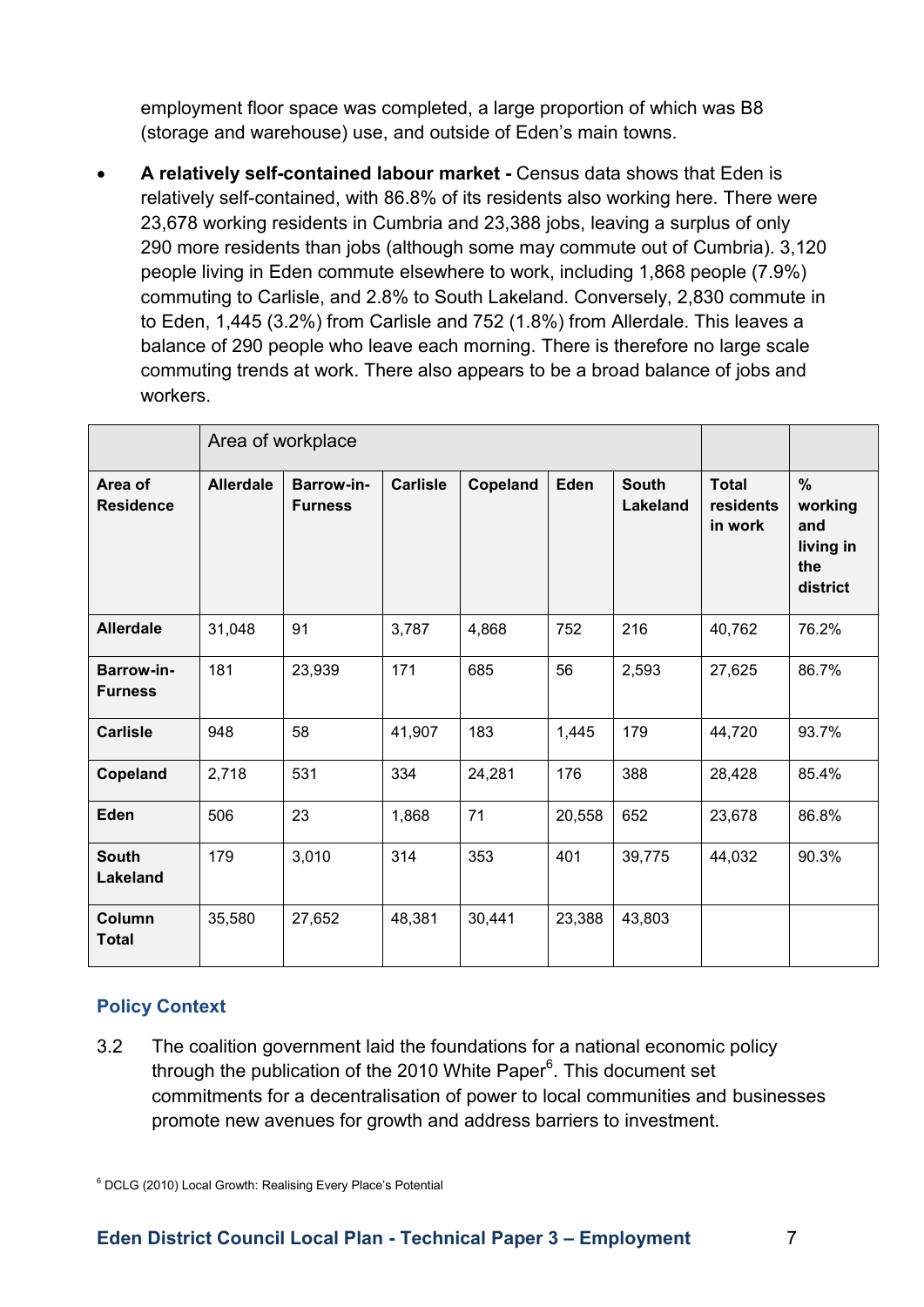- 3.3 The subsequent National Planning Policy Framework (NPPF) now requires that Local Plans include an economic vision for their area, to create a mandate for growth and a strong, resilient economy which is responds to socioeconomic conditions. This vision should drive the criteria for attracting inward investment.
- 3.4 The Local Plan is required to be flexible enough to respond to changing economic conditions. This may involve arising needs that have not been accounted for in the plan, or considering the future of allocated sites which have shown no interest of development. There is also a provision for rural growth in the framework, which supports the retention and growth of rural enterprise and considers building on the assets of the rural economy to deliver wider growth within the district.
- 3.5 The NPPF requires that Local Plans account for objectively assessed evidence in the creation of targets for growth. This involves an assessment of qualitative and quantitative need for land or floorspace and a robust anticipation of likely future requirements. Local Authorities should maintain a supply of suitable employment sites which are can be viably developed in a way which promotes sustainable growth.
- 3.6 The recently published National Planning Practice Guidance offers some detail on the requirements set in the 2012 framework. The guidance states that assessments should identify a future supply of land which is suitable, available and achievable economic development uses over the plan period. Assessment should identify sites and broad locations with potential for development, assess their development potential and assess their suitability for development and the likelihood of development coming forward. This technical paper has been written to inform the quantitative assessment of possible future need. Qualitative assessments of each site were carried out as part of work on the July 2013 'Employment: Preferred Sites and Policies' document, with the exception of land at Newton Rigg college which subsequently came forward. This assessment will be updated as part of the local plan review.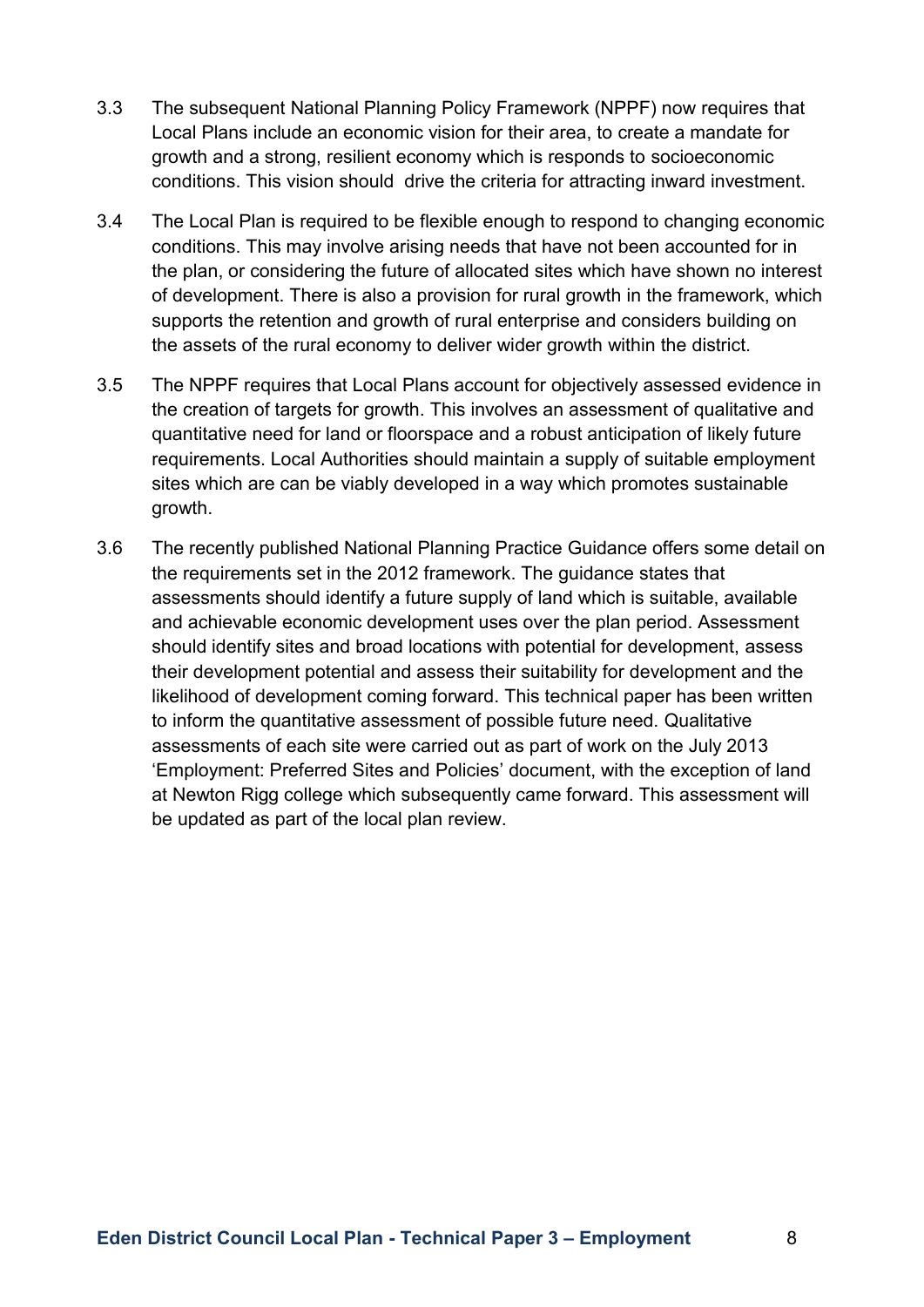# **4. Employment Targets**

#### **How much employment land are we currently planning for?**

4.1 The Council's current Core Strategy (2010) requires that provision be made for 50 hectares of land for new employment development to meet employment needs from 2006 to 2025. Since this target was set, around 8 hectares of land has been developed for new employment, mainly in Penrith or on sites in rural locations.

#### **Is this figure still our best estimate?**

4.2 No. We are now taking the opportunity to review the evidence on how much employment land is needed as we now have more up to date information, and because take up of employment land has been below expectations.

#### **How do we establish a new figure?**

- 4.3 We use several methods to make sure we are getting the most realistic picture:
	- A '**labour demand**' approach, using forecasts on the number of jobs which may become available.
	- A '**labour supply**' forecast which looks at projected population changes and how many new people may be in work.
	- A '**past trends**' approach which looks at past development rates.
	- A '**Land Availability'** approach, which reviews our current supply of employment sites.

**IMPORTANT: None** of these methods are capable of giving us an accurate picture of what may happen as we can't predict the future. In practice, the amount of employment land will be dependent on a huge range of factors, not least the performance of the national and local economy, and our ability to provide new sites and infrastructure and attract business to the area. These methods will therefore not give us an accurate picture, rather they will give us a benchmark or 'do nothing' scenario which will start to allow us to understand what the level of demand may be if past trends continued, and what the minimum amount of employment may be if things carry on as before. Crucially, they should therefore be seen as minimum figures and the sort of levels which if we fail to plan for may mean forcing jobs to go elsewhere.

#### **The Labour Demand Approach**

4.4 This method uses the same 'demand-led' forecasting method as was used in the 2009 Employment Land Study, but using more up to date data. There are three stages in determining future market demand, which are:

#### **Eden District Council Local Plan - Technical Paper 3 – Employment** 9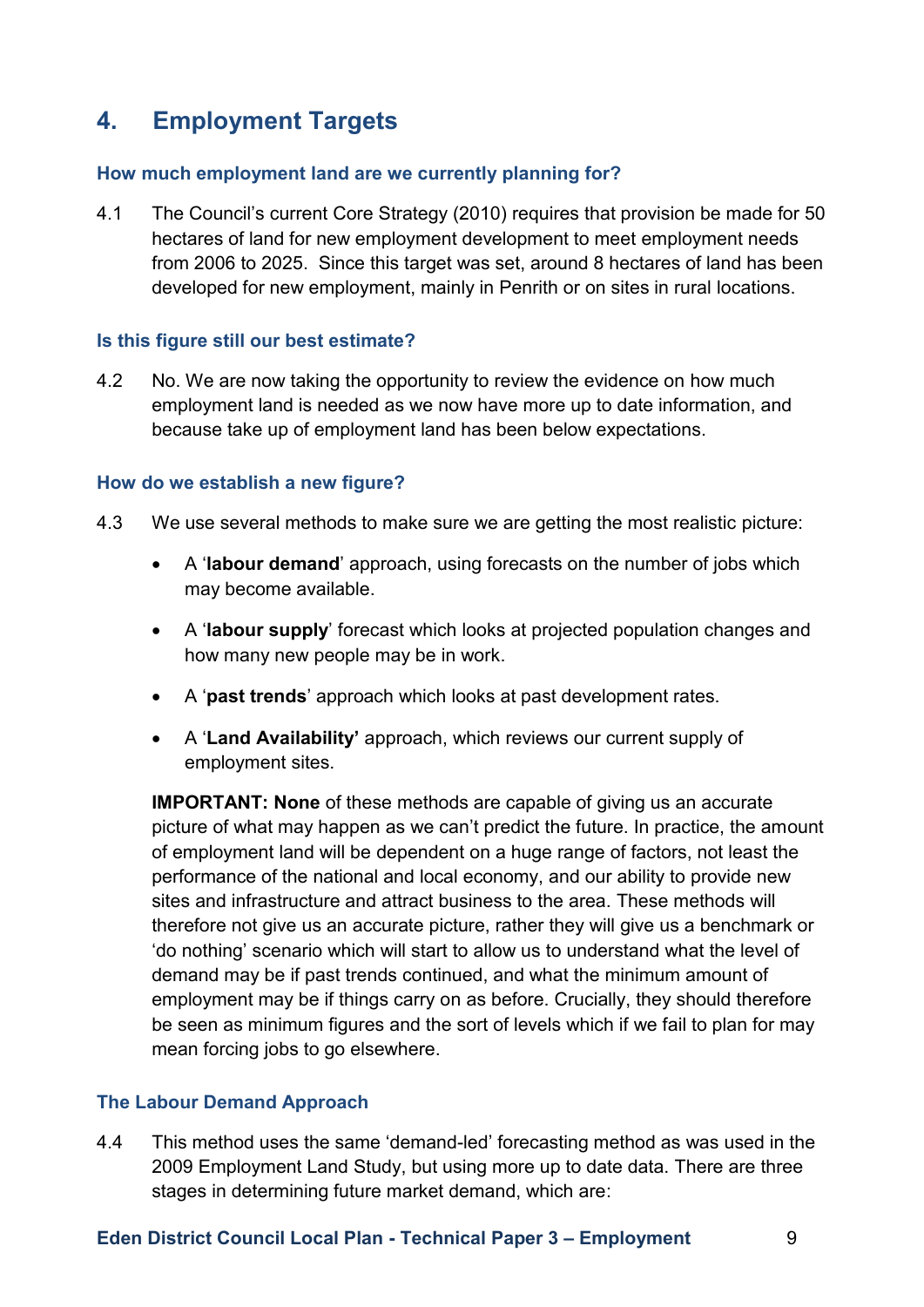**Step 1** - We take the latest job forecasts for different employment sectors for the district. These were prepared using 2014 Experian data, as provided by Cumbria County Council with the financial assistance of the Cumbria Local Enterprise Partnership. Forecasts run until the year 2031, a year before the end date of our plan. Forecasts use both historic economic data and behavioural relationships based on economic theory to establish a target. This projection for the Eden district forms our central piece of information to construct employment land forecasts. The use of such data comes with a heavy set of caveats:

- The figures are forecasts and as such are dependent on past trends or future assumptions which may or may not continue or occur.
- At a lower level of geography the projections become less and less reliable. This is particularly in issue with has a comparatively low number of people and jobs compared to many other local authority areas. Forecasts are created on a top down basis using Experian's national sector-based forecasts which are then distributed according to the proportion of employment per sector located in the area. Unless we've strong evidence to suggest otherwise, the assumption is that Cumbria's sectors will follow national trends. Whilst some adjustments have been made by Cumbria County Council based on things we know about (e.g. expansion of the nuclear sector and the plans of larger employers, as well as employer survey evidence about confidence in some sectors etc.) changes are limited, particularly in Eden's case. This means that the district-level projections are really only a guide to trends and we can't read too much into the precise numbers.
- The figures are workplace based not residence based.

**Step 2** - The level of employment is not the only factor determining the demand for employment land; levels of self-employment also need to be factored into our projections. We assume a certain proportion of those jobs will be self-employed, using ratios from the 2011 census. This is applied to each sector. This is an important exercise because self-employment is likely to be higher in certain sectors than others. For example, it is likely that there is a greater level of selfemployment in construction compared to manufacturing where the latter usually has very high market entry costs (i.e. cost of capital and greater, more globalised, competition). We then put some self-employees 'back in' on the basis that they still may need some floorspace.

**Step 3** – We then translate employment forecasts into an employment land requirement by multiplying the number of employed persons by an estimated number of square metres per employee. This internal area is then converted to external area to account for car parking, storage, amenities and so on (known as the plot ratio).

4.5 Experian job forecasts for the plan period are as follows: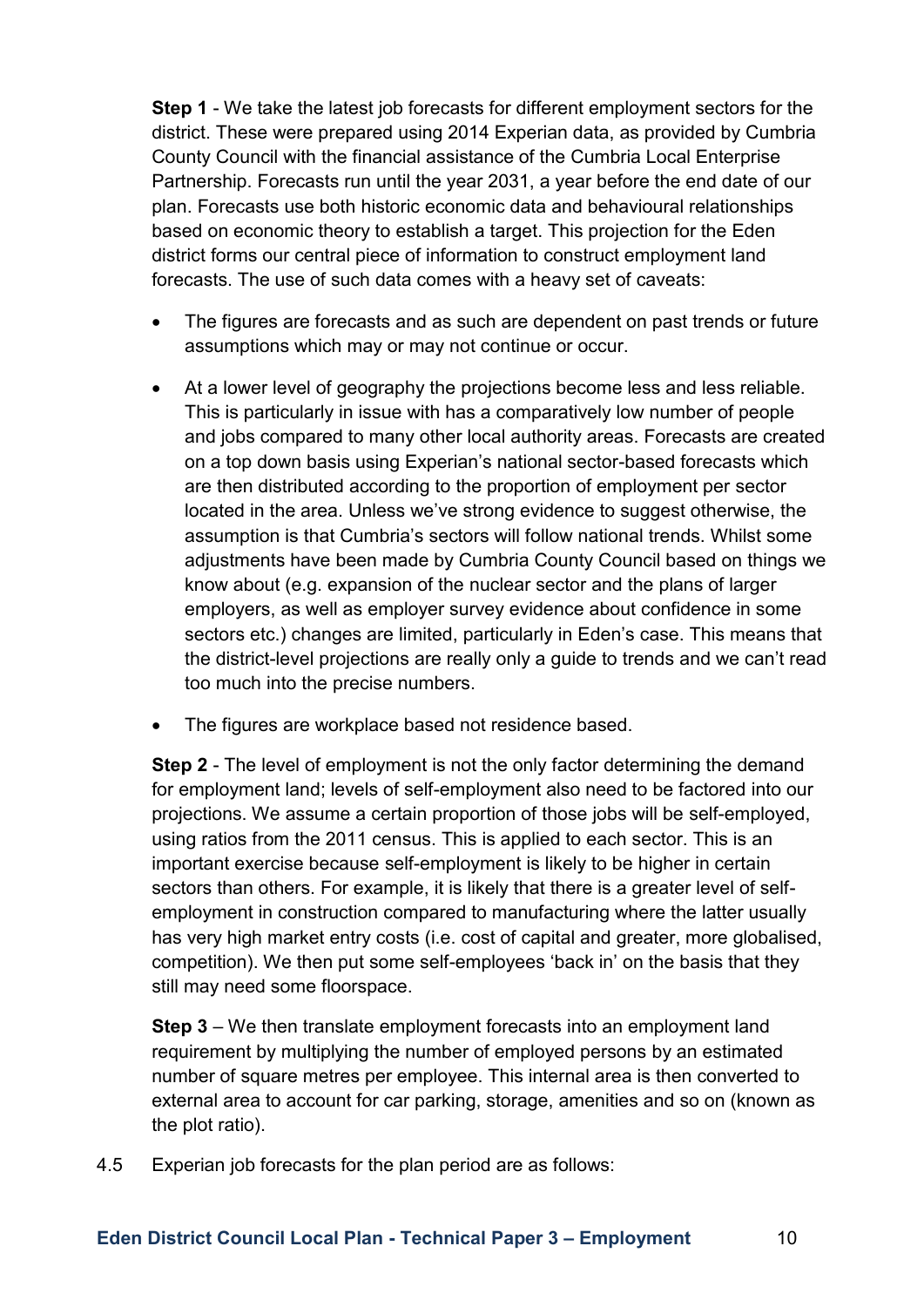| Sector (Aligned with 2007 Standard<br><b>Industrial Classification)</b> | 2014   | 2021   | 2025   | 2031   | <b>Change 2014-31 (plan</b><br>period) | % change<br>over the plan<br>period |
|-------------------------------------------------------------------------|--------|--------|--------|--------|----------------------------------------|-------------------------------------|
| Accommodation, Food Services and<br>Recreation                          | 3,623  | 4,442  | 4,660  | 4,737  | 1,113                                  | 31%                                 |
| Agriculture, Forestry and Fishing                                       | 2,162  | 1,827  | 1,394  | 1,397  | $-766$                                 | $-35%$                              |
| Construction                                                            | 2,340  | 2,416  | 2,330  | 2,400  | 60                                     | 3%                                  |
| <b>Extraction and Mining</b>                                            | 167    | 181    | 177    | 65     | $-101$                                 | $-61%$                              |
| Finance and Insurance                                                   | 216    | 220    | 223    | 229    | 13                                     | 6%                                  |
| Information and communication                                           | 231    | 247    | 322    | 344    | 113                                    | 49%                                 |
| Manufacturing                                                           | 1,976  | 2,039  | 2,006  | 1,910  | $-66$                                  | $-3%$                               |
| <b>Professional and Other Private Services</b>                          | 2,659  | 2,809  | 3,062  | 3,328  | 670                                    | 25%                                 |
| <b>Public Services</b>                                                  | 3,997  | 4,239  | 4,431  | 4,754  | 758                                    | 19%                                 |
| Transport and storage                                                   | 1,286  | 1,144  | 1,083  | 1,067  | $-218$                                 | $-17%$                              |
| <b>Utilities</b>                                                        | 30     | 112    | 158    | 162    | 132                                    | 436%                                |
| <b>Wholesale and Retail</b>                                             | 3,350  | 3,187  | 3,161  | 3,214  | $-136$                                 | $-4%$                               |
| <b>TOTAL</b>                                                            | 22,037 | 22,864 | 23,006 | 23,608 | 1,571                                  | 7%                                  |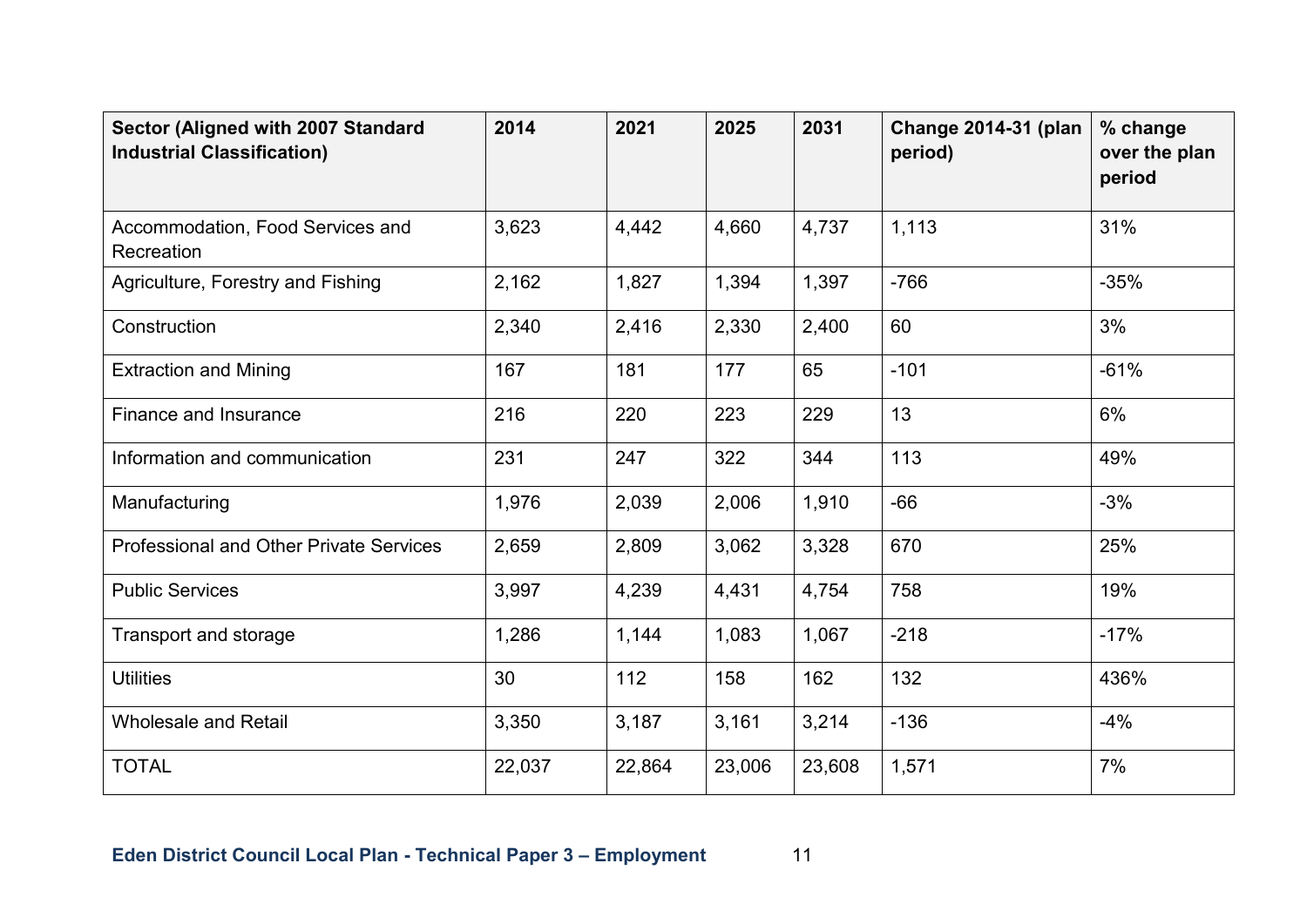- 4.6 Whilst we can only consider these projections indicative, the data suggests the most significant increases in the tourism and leisure industry, which do not fall under 'B' use class and hence are not included in the study. We can also expect to see increases in the requirement for office space and utilities, which may be driven by increases in the residential sector as the markets recover from recession.
- 4.7 Not all these sectors will have land requirements requiring the allocation of land. In addition, there will be a proportion of employees who are self-employed, as such will not require land.
- 4.8 The next steps are therefore to convert the categories above into the types of development we're interested in. The categories of employment taken from the 2007 Standard of Industrial Classification (SIC) have been aligned with the different B use classes from the schedule in the 1987 Town & County Planning (Use Classes) Order. It is worth noting that proposals may constitute as mixed development, incorporating aspects of light industry, storage and office space within a development. For the purposes of this study, we have broadly aligned the sectors of employment with the corresponding use classes as a way of understanding overall demand, so that the methodology can avoid uncertainty.

| <b>Sector</b>                                  | <b>Use Class</b> |
|------------------------------------------------|------------------|
| Accommodation, Food Services and Recreation    | C1, A3, D2       |
| Agriculture, Forestry and Fishing              | n/a              |
| Construction                                   | B <sub>8</sub>   |
| <b>Extraction and Mining</b>                   | <b>B2</b>        |
| Finance and Insurance                          | <b>B1</b>        |
| Information and communication                  | <b>B2</b>        |
| Manufacturing                                  | <b>B2</b>        |
| <b>Professional and Other Private Services</b> | <b>B1</b>        |
| <b>Public Services</b>                         | <b>B1</b>        |
| Transport and storage                          | B <sub>8</sub>   |
| <b>Utilities</b>                               | <b>B2</b>        |
| <b>Wholesale and Retail</b>                    | A <sub>1</sub>   |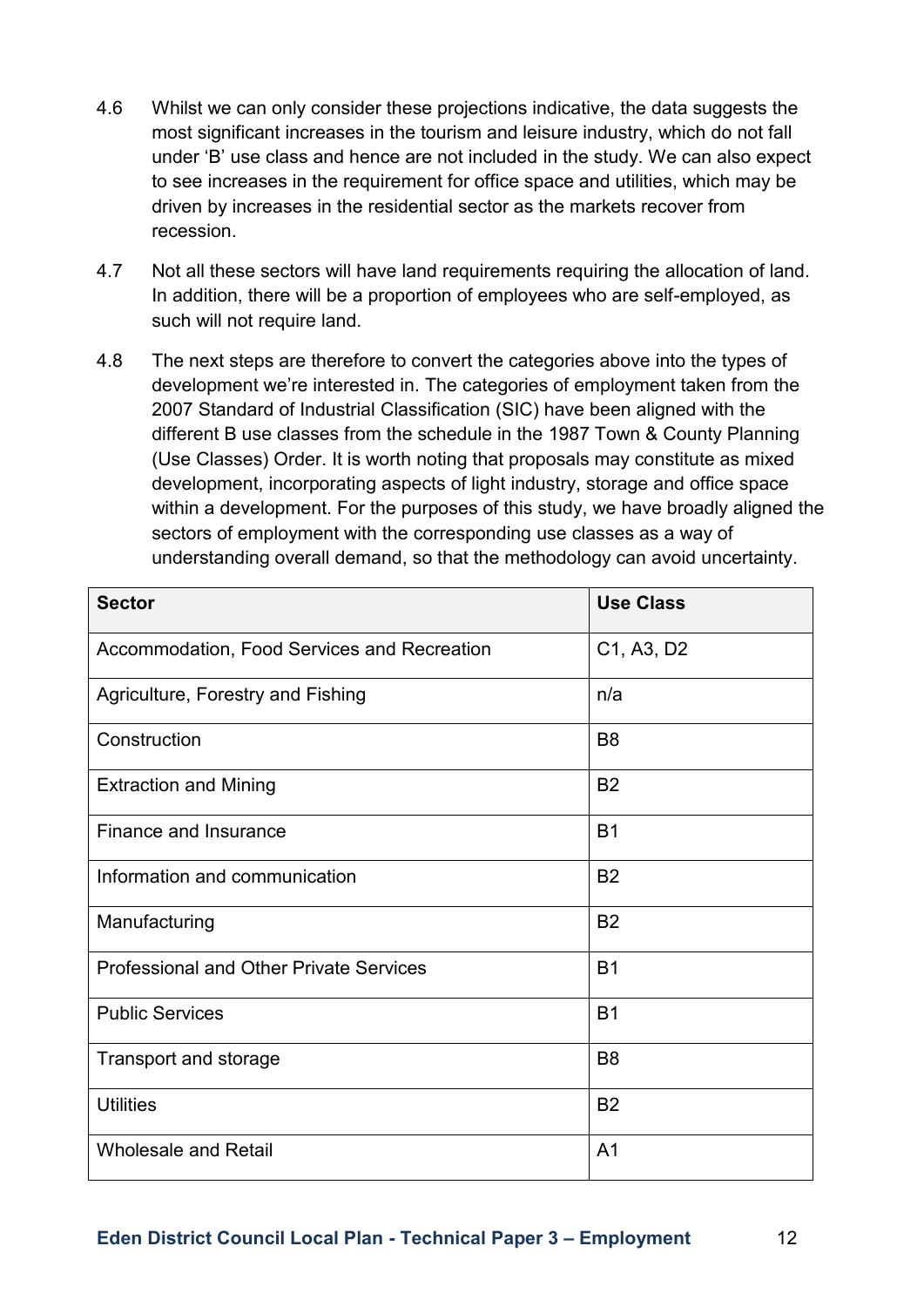

- 4.9 Experian forecasts also consider the likely future 'Gross Value Added' (GVA), broken down by industrial sector. Whilst we note that there are decreases in the number of full time employees (FTEs) in industrial classes, the GVA from these sectors is expected to steadily increase. By far the largest gain to Eden's economy will be associated with office development and professional services.
- 4.10 As noted in section 3, a high percentage of employees in Eden are self-employed. Emerging self-owned businesses may work from home or utilise existing space, thus not requiring additional floorspace. We therefore assume for the 40% of jobs in the construction sector will not be based at home and 80% in the office sector will also not be home based (this assumption was used in the 2009 Employment Land Study prepared for Eden District Council by Drivers Jonas).
- 4.11 The following table shows how self-employment is accounted for. Construction and B1 uses involving office space have been adjusted to reflect the high proportion of self-employment in the district.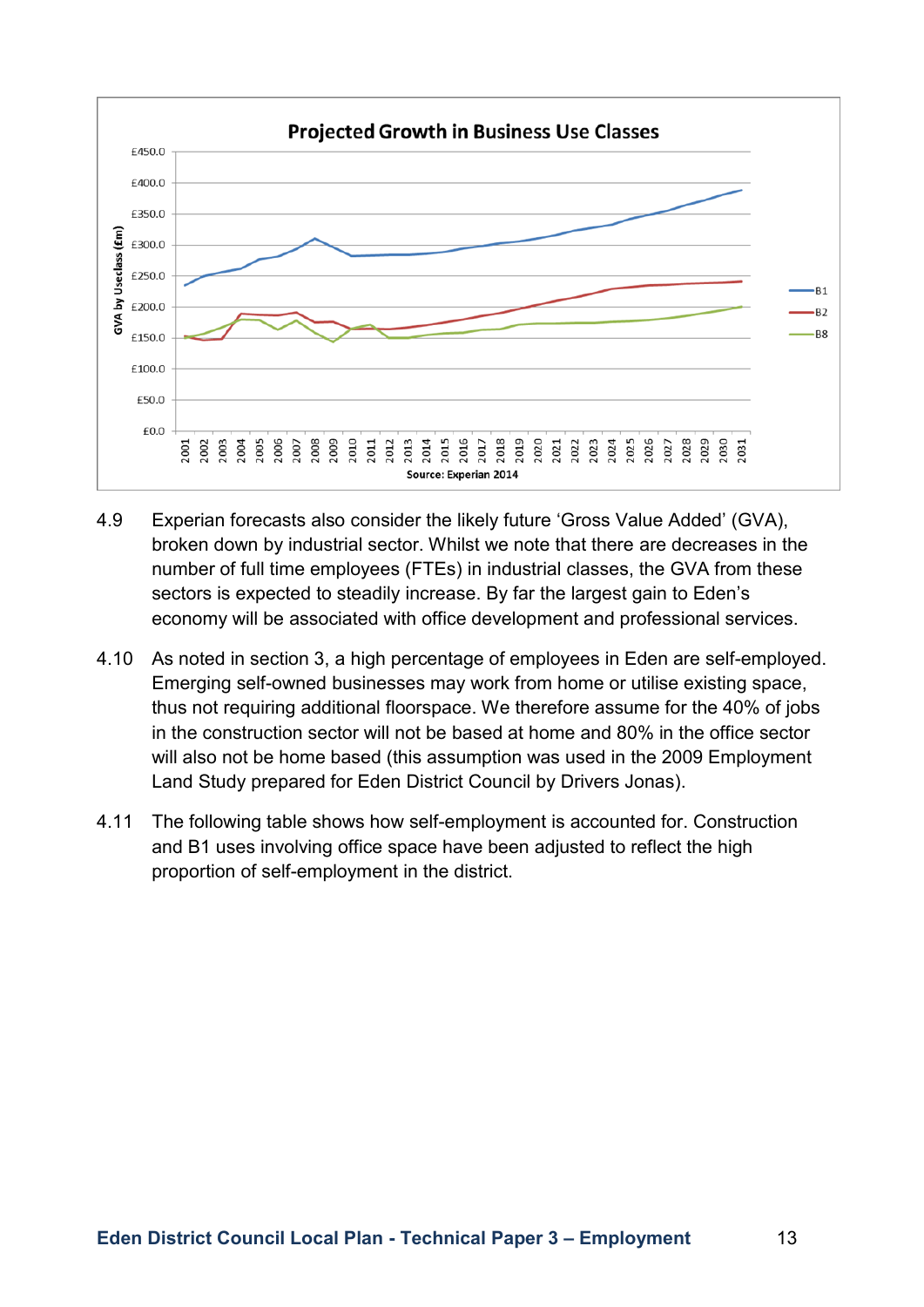| <b>Sector</b>                          | <b>Total</b><br>change<br>2014-31<br>(plan<br>period) | <b>Use</b><br><b>Class</b> | <b>Percent</b><br>self-<br>employed | Percentage<br>not self<br>employed | <b>Total self</b><br>employed | <b>Total not</b><br>self<br>employed | Home working<br>adjustment - not<br>working at home | <b>Additional self-</b><br>employed<br>requiring space | <b>Total space</b><br>needed (not<br>home<br>workers) |
|----------------------------------------|-------------------------------------------------------|----------------------------|-------------------------------------|------------------------------------|-------------------------------|--------------------------------------|-----------------------------------------------------|--------------------------------------------------------|-------------------------------------------------------|
| Construction<br>Total                  | 60                                                    | B <sub>8</sub>             | 40%                                 | 60%                                | 24                            | 36                                   | 40%                                                 | 10                                                     | 46                                                    |
| Finance and<br>Insurance               | 13                                                    | <b>B1</b>                  | 16%                                 | 84%                                | $\overline{2}$                | 11                                   | 80%                                                 | $\overline{2}$                                         | 13                                                    |
| Professional<br>and Other <sup>7</sup> | 670                                                   | <b>B1</b>                  | 28%                                 | 72%                                | 188                           | 482                                  | 80%                                                 | 150                                                    | 632                                                   |
| Public<br>Services <sup>8</sup>        | 758                                                   | <b>B1</b>                  | 9%                                  | 91%                                | 68                            | 690                                  | 80%                                                 | 55                                                     | 744                                                   |
| Office Use<br>Total                    | 1,441                                                 | <b>B1</b>                  | 18%                                 | 82%                                | 258                           | 1186                                 | 80%                                                 | 206                                                    | 1393                                                  |

4.12 Next we translate these figures into exact use classes for the three main types of use class. We do this so we can apply density and plot ratio assumptions as each use class will have different requirements for land. From the table above we divide the categories above into B1(a) (General office uses, B1(c) (Light Industry/Business Park uses), B2 (General Manufacturing) and B8 (Warehousing and Distribution uses).

 $7$  Accounts for Real estate activities. Professional scientific and technical, administrative sectors

<sup>&</sup>lt;sup>8</sup> Accounts for public & defence, education, human health and care sectors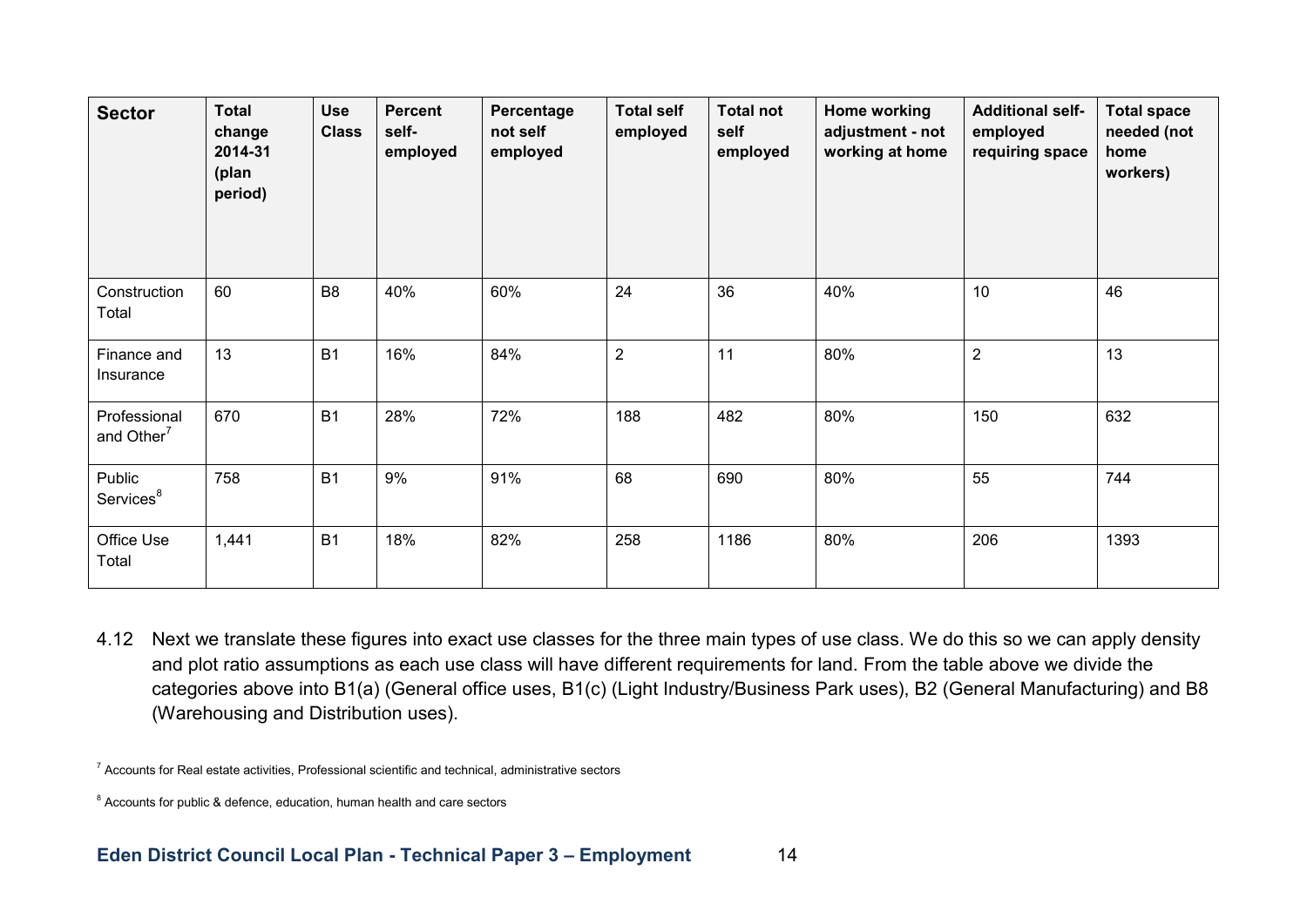- 4.13 Employment densities are then applied. These are taken from recent guidance from the Home and Communities Agency. This gives the following density assumptions:
	- B1(a) General office: 12m2 Area per FTE (Net Internal Area)
	- B2 (General) 36m2 Area per FTE (Gross Internal Area)
	- B8 (General): 70m2 Area per FTE (Gross External Area)
- 4.14 We must also apply a plot ratio to gauge the gross developable area of a site. This is assessed as 35% for B1a office uses and 40% for other industrial uses, based on advice given to the North West Regional Assembly and backed up in ODPM guidance on employment land surveys. This margin accounts for additional requirements of developments, including car parking, access and curtilage.
- 4.15 Experian forecasts present different findings when considering gross and net changes in the number of forecasted FTEs.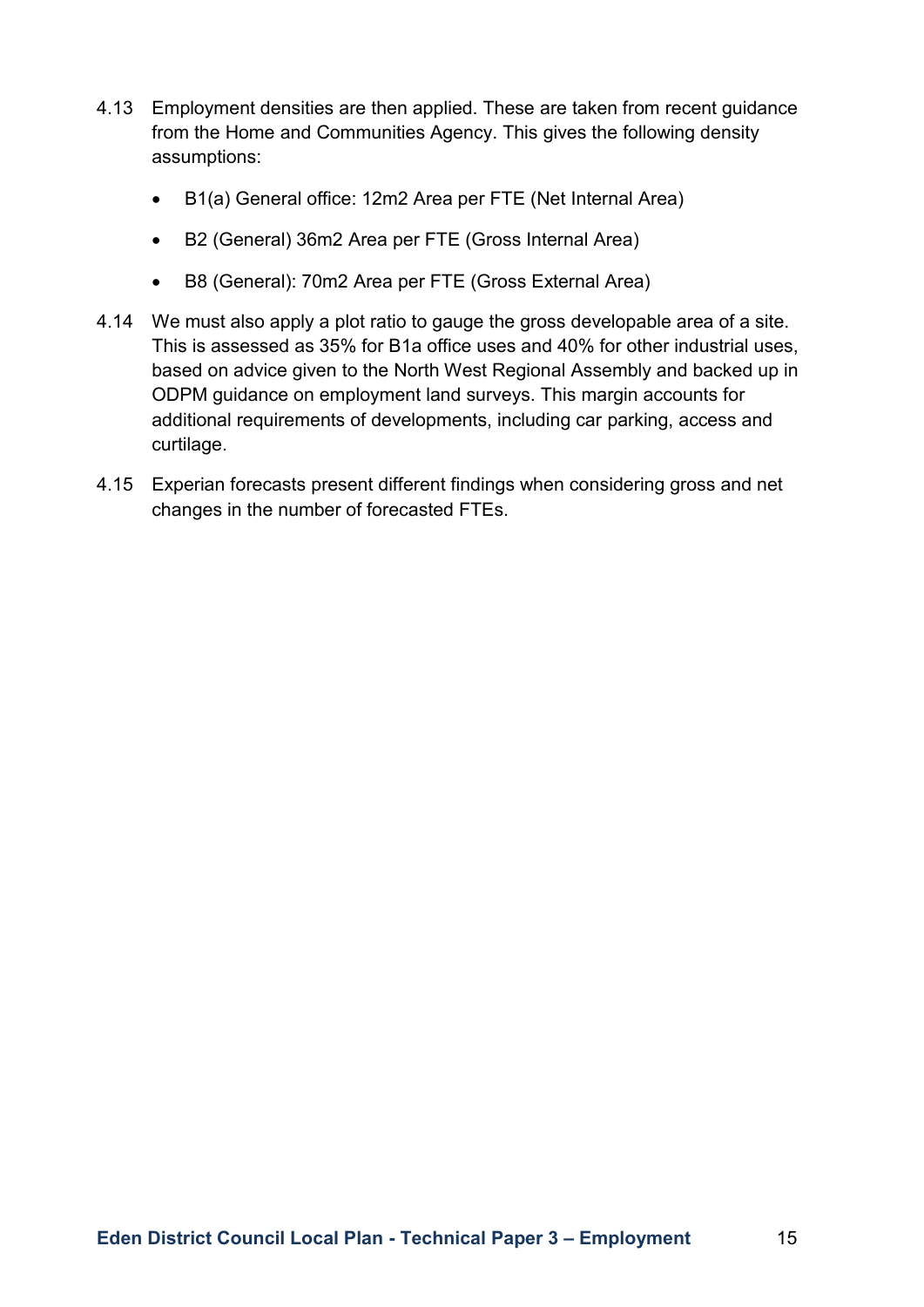| This provides us with a demand led projection of: Gross Figures | Change<br>2014-31 | Area per<br>employee<br>(M2) | Total<br>floorspace | Plot<br>ratio | Total<br>area m2 | <b>Total area</b><br>(ha)<br>Including<br><b>Buffer</b> |
|-----------------------------------------------------------------|-------------------|------------------------------|---------------------|---------------|------------------|---------------------------------------------------------|
| <b>Gross Floorspace Needed</b>                                  |                   |                              |                     |               |                  |                                                         |
| B1 (Net Internal Area)                                          | 1,393             | 12                           | 16,713              | 0.40          | 23,398           | 2.34                                                    |
| B2 (gross Internal Area)                                        | 245               | 36                           | 8,820               | 0.35          | 11,907           | 1.19                                                    |
| B8 (Gross External Area)                                        | 46                | 70                           | 3,220               | 0.35          | 4,347            | 0.43                                                    |
| Total (Gross)                                                   | 1,684             |                              | 28,753              |               | 39,652           | 3.97                                                    |
| <b>Net Floorspace Needed</b>                                    |                   |                              |                     |               |                  |                                                         |
| B1 (Net Internal Area)                                          | 1,393             | 12                           | 16,713              | 0.40          | 23,398           | 2.34                                                    |
| B2 (gross Internal Area)                                        | 78                | 36                           | 2,808               | 0.35          | 3,791            | 0.38                                                    |
| B8 (Gross External Area)                                        | $-170$            | 70                           | $-11,900$           | 0.35          | $-16,065$        | $-1.61$                                                 |
| Total (Net)                                                     | 1,301             |                              | 7,621               |               | 11,124           | 2.72                                                    |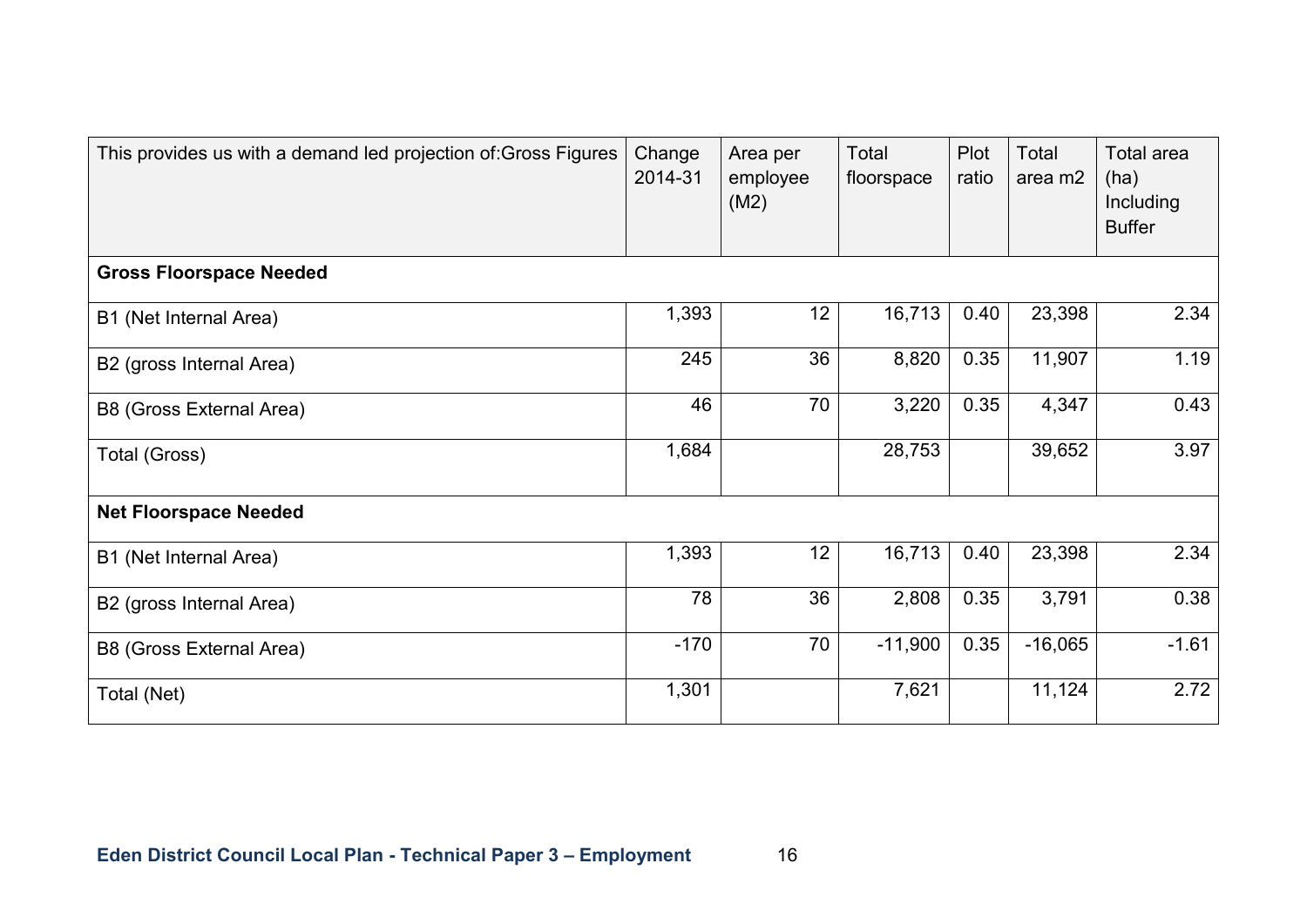4.16 The net figure for growth reflects projected decreases in B2 and B8 sectors. There are notable losses in the number of jobs in the extraction/mining and transport/storage sectors. Rather than adopt the net figure, we make the assumption that these decreases will not lead to a direct loss in employment land, hence continue to use a gross figure in our calculations.

## **The Labour Supply Approach**

- 4.17 This method uses a 'supply' side approach to measure changes in the working age population and considers whether demographic trends could constrain future employment development. It uses projections based on census data and other sources, with assumptions made on participation rates, people with more than one job and commuting trends.
- 4.18 Using the 2008 Office for National Statistics Population Projections for the period 2014 to 2031 reveals the following:

| Age range | 2001   | <b>Percent</b> | 2011   | <b>Percent</b> | 2014   | <b>Percent</b> | 2031   | <b>Percent</b> | Change<br>2001-11 | Change<br>2014-31 |
|-----------|--------|----------------|--------|----------------|--------|----------------|--------|----------------|-------------------|-------------------|
| $0 - 19$  | 11,155 | 22%            | 10,825 | 21%            | 10,565 | 20%            | 10,006 | 18%            | $-330$            | $-559$            |
| 20-39     | 11,722 | 24%            | 9,183  | 18%            | 8,902  | 17%            | 8,856  | 16%            | $-2,539$          | $-46$             |
| 40-59     | 14,678 | 29%            | 16,160 | 31%            | 16,159 | 31%            | 13,021 | 23%            | 1,482             | $-3,138$          |
| 60-79     | 9,965  | 20%            | 12,805 | 25%            | 13,518 | 25%            | 16,860 | 30%            | 2,840             | 3,342             |
| $80+$     | 2,359  | 5%             | 3,118  | 6%             | 3,404  | 6%             | 6,712  | 12%            | 759               | 3,308             |
| All ages  | 49,879 | 100%           | 52,092 | 100%           | 52,548 | 100%           | 55,455 | 100%           | 2,213             | 2,907             |

4.19 These figures project an overall decrease in the working age population and significant increases in the number of retirees, who are expected to migrate into the area. This is an important consideration which will be fed into the expectations for future employment demand.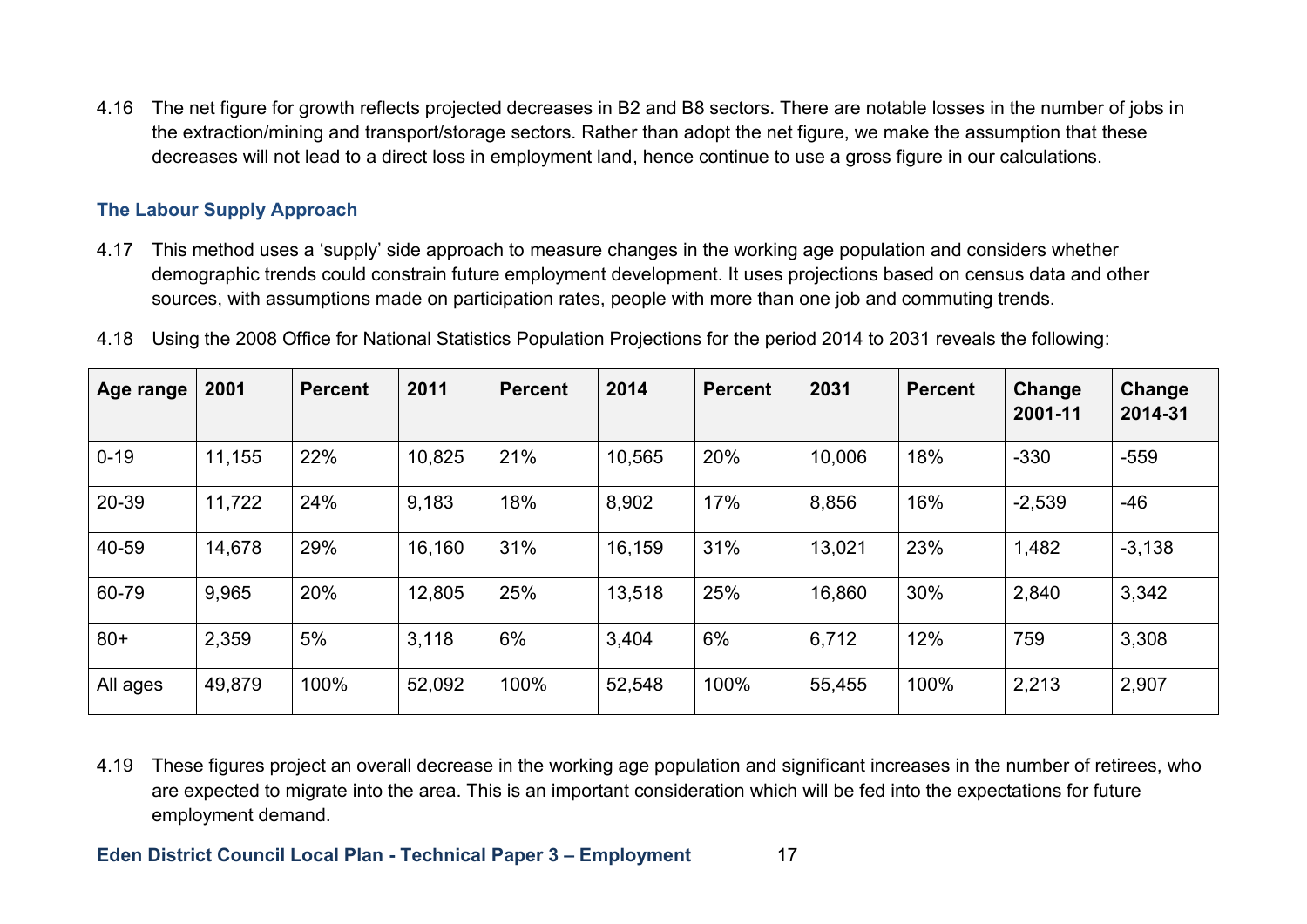

4.20 This is also reflected in the newer 2011 projections. An analysis of the age range of the 'Household Representative Person' (HRP, the head of the household) suggests that all growth will come from households where the HRP is over 65.

| Age of HRP |       | Households (000s) |                |                    |                  |
|------------|-------|-------------------|----------------|--------------------|------------------|
|            | 2011  | 2021              | Change 2011-21 | % change<br>by HRP | Annual<br>change |
| $<$ 44     | 5977  | 5387              | $-590$         | $-9.9$             | -59              |
| 45-64      | 9190  | 9126              | $-64$          | $-0.7$             | -6               |
| $65+$      | 7831  | 9733              | 1902           | $+24.3$            | $+190$           |
| Total      | 22998 | 24246             | 1248           | $+5.4$             | $+125$           |

- 4.21 An older population is less likely to take up new employment to the same extent as a younger population. However, using a simplistic trend based forecast may also ignore any changes that may bring younger people into the district, either through the creation of jobs or to service an older population (personal service, health & care professions).
- 4.22 The above percentages are arrived at by dividing the number of economically active persons, including those seeking work, aged 16 and over by the number of people of working age in the resident population. Those of working age are taken as those aged 16-59 in the case of females and those aged 16-64 in the case of males.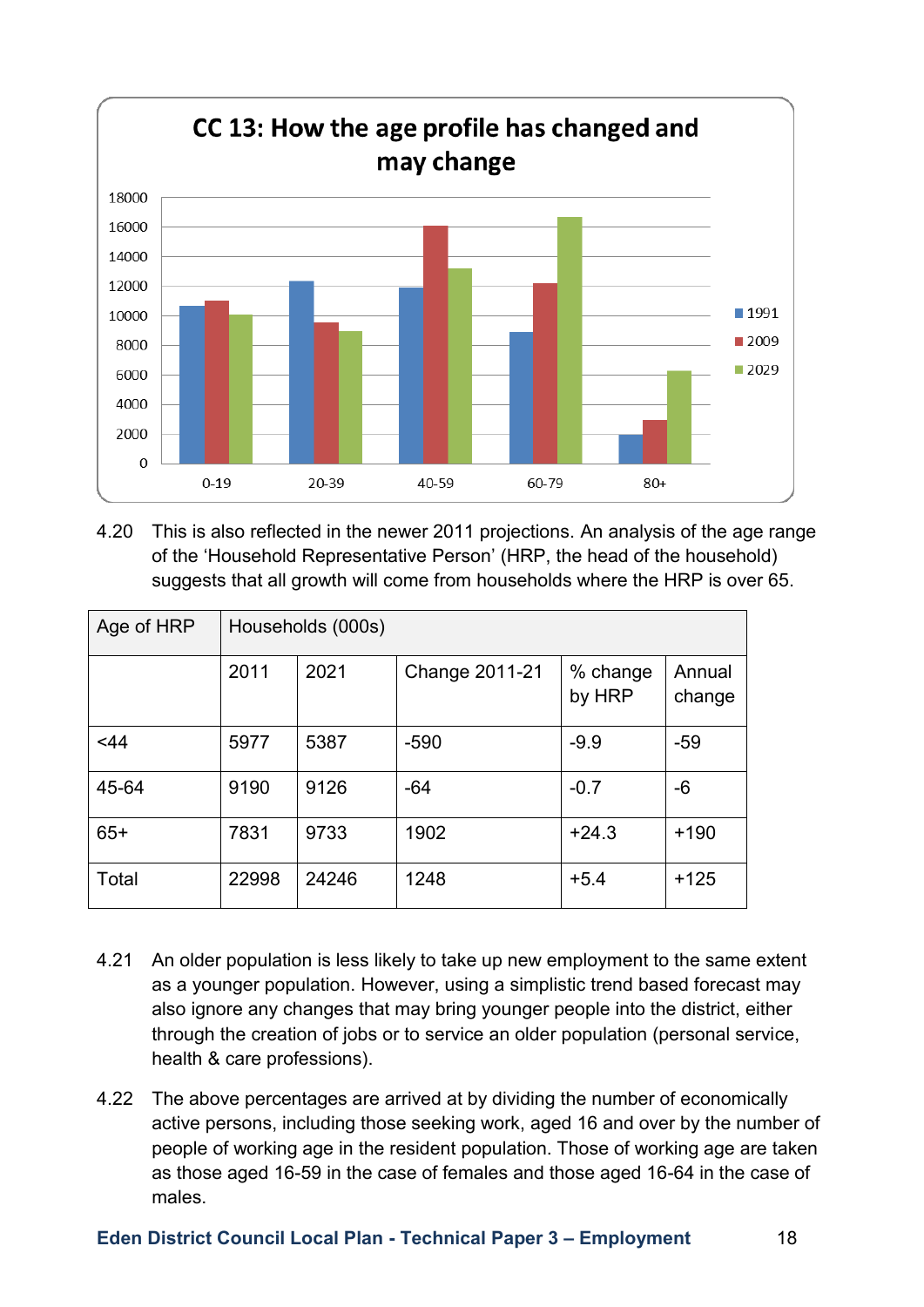- 4.23 In terms of working age population, we cannot assume that the future population will be living and working in the district. For this reason we can look at patterns of commuting to anticipate the likely working trends of the future population in Eden. Currently, Eden's residents are reasonably self contained, with  $86.8\%$ <sup>9</sup> of the population living and working in the district. Carlisle is the next largest employment location for residents of Eden, accounting for 7.8% of Eden's workforce. As a largely self contained labour market, we consider that this trend is likely to continue, which will lead to limited effects on generating an employment target.
- 4.24 We can also look the effects of house building on Eden's working population . In theory, if new homes are built to the level which exceeds demand from the population already here or due to be born or pass away in the district this may attract additional people in, who may take up jobs. The County Council's POPGROUP modelling establishes a figure for potential new house building which maintains the labour force with sufficient people to take up projected jobs (assuming that the ratio of jobs to workers -which can be affected by commuting remains constant).
- 4.25 We can use POPGROUP information to provide a labour led profile of economic requirements for our plan period. Within the POPGROUP model, Experian have projected a jobs led population change of 9016. Drawing on detailed population forecasts which include changes in demography<sup>10</sup>, we can calculate that the working age population in 2031 will be 47% of the population. This gives us a potential increase of 4266 to our working age population.
- 4.26 The model makes a number of assumptions in its calculations. It assumes that inmigrants tend to be young adults, and as young adults have the greatest fertility rates, the model then starts adding in extra people in the years following the new jobs as the people who migrate in then have children so the population grows exponentially. An additional provision is also made to account for a decline in the working age population. This is an important caveat - the model assumes that economic activity rates stay the same but in reality economic activity rates may change and jobs may end up being filled by local economically inactive people. This is an issue to note with all projection models as we can only have one factor 'driving the model', be it housing, jobs or population change, when in reality all these factors are interconnected and depend on each other.
- 4.27 In order to arrive at an estimate of the number of people that are expected to be economically active in the future, economic activity rates need to be applied to the resident population figures. Figures from the Annual Population Survey<sup>11</sup> provide

<sup>&</sup>lt;sup>9</sup> Census (2011). Travel to work Data

<sup>&</sup>lt;sup>10</sup> ONS (2008) Population forecasts.

<sup>&</sup>lt;sup>11</sup> Source: ONS Annual Population Survey via NOMIS, October 2012 to September 2013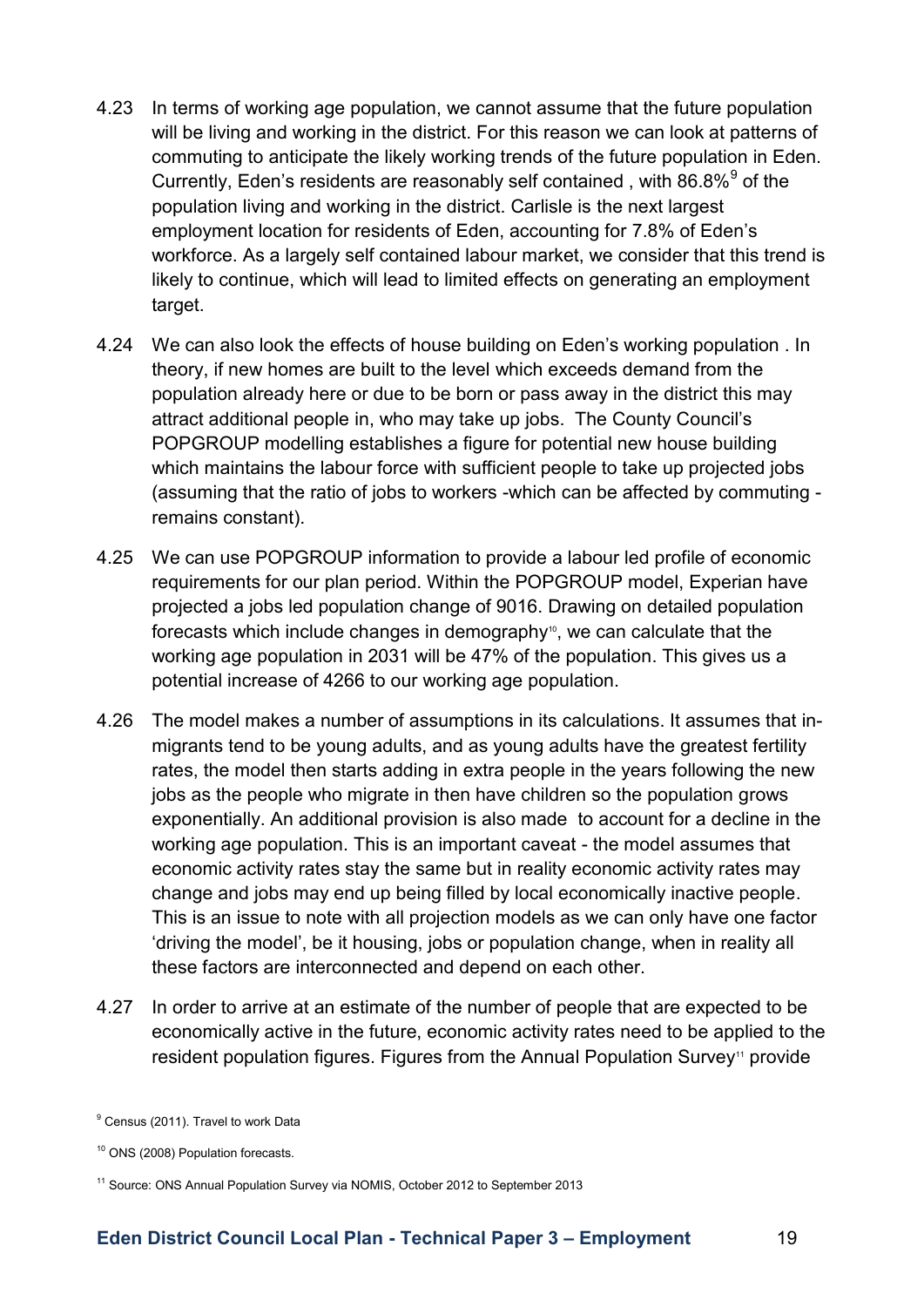an indication of economic activity rates and suggest the following average rates for Eden:

| <b>Males</b> | 79.1% |
|--------------|-------|
| Females      | 78.1% |
| Total        | 78.6% |

- 4.28 Adjusted for employment activity, this would give us an additional 3,353 employees from 2014-2031 compared to the 1,571 derived from the Experian data.
- 4.29 This approach does not however account for the impacts of Eden's ageing population. We can see from the population projections (which take into account the effects of migration) that we are forecast to 'lose' a proportion of our working age population over the plan period, meaning no additional need for employment land. It is possible that younger people may move in to provide services for this older population but we have no way of estimating this.
- 4.30 Whilst the above figures do allow for and include individuals working beyond the current normal retirement age of 60 for women and 65 for men, they also do not take account of the effects of announced changes in the ages at which state pensions will become payable.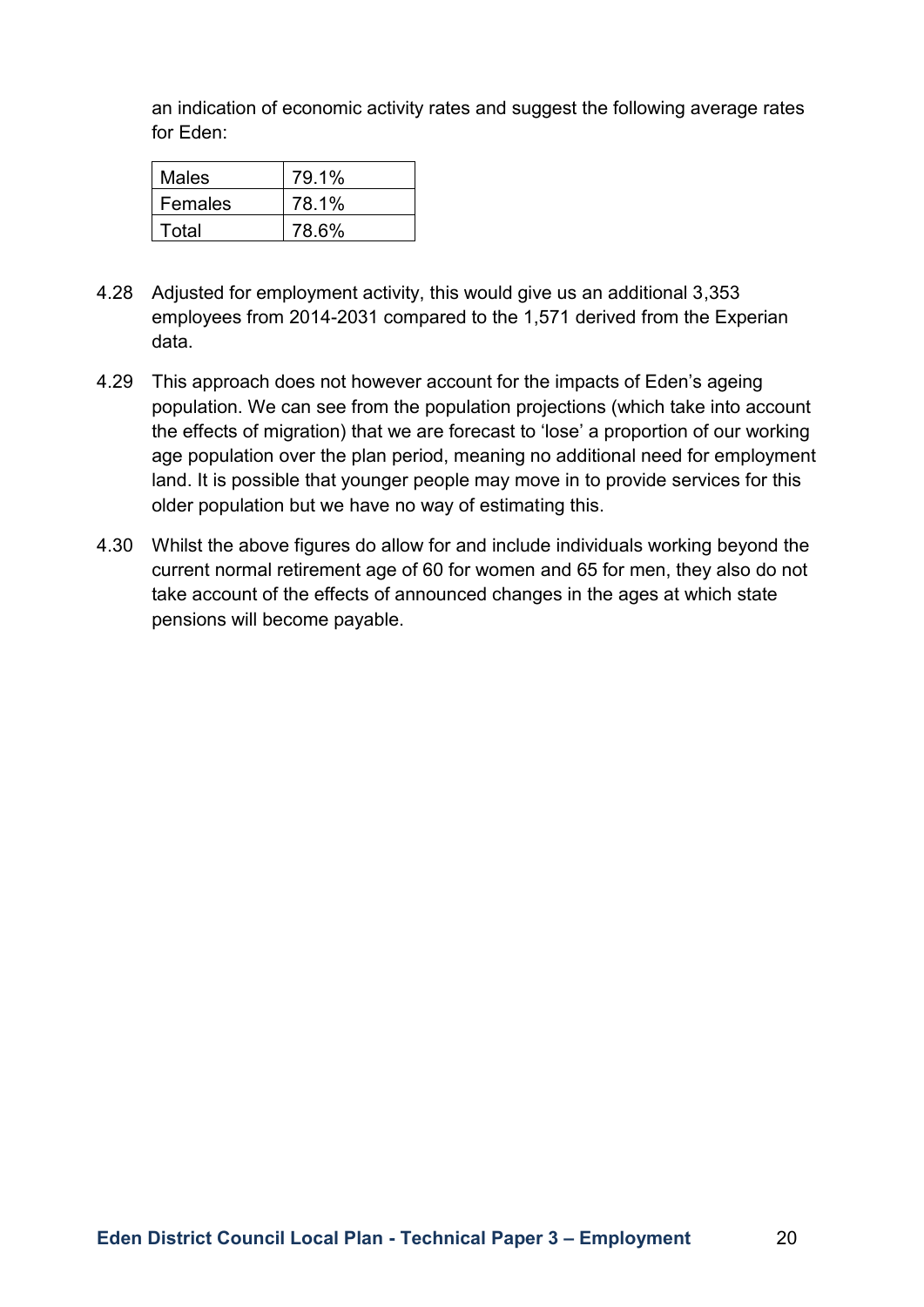| <b>Employment Sectors by Labour Demand</b>     |                                       |                      |                |
|------------------------------------------------|---------------------------------------|----------------------|----------------|
| Sector                                         | % of Labour demand<br>2031 (Experian) | 2031 - Labour Supply | Use class      |
| Accommodation, Food<br>Services and Recreation | 20%                                   | 673                  | C1, A3, D2     |
| Agriculture, Forestry and<br>Fishing           | 6%                                    | 198                  | n/a            |
| Construction                                   | 10%                                   | 341                  | B <sub>8</sub> |
| <b>Extraction and Mining</b>                   | 0%                                    | $\boldsymbol{9}$     | <b>B2</b>      |
| Finance and Insurance                          | 1%                                    | 32                   | <b>B1</b>      |
| Information and<br>communication               | 1%                                    | 49                   | <b>B2</b>      |
| Manufacturing                                  | 8%                                    | 271                  | B <sub>2</sub> |
| Professional and Other Private<br>Services     | 14%                                   | 473                  | <b>B1</b>      |
| <b>Public Services</b>                         | 20%                                   | 675                  | <b>B1</b>      |
| Transport and storage                          | 5%                                    | 152                  | B <sub>8</sub> |
| <b>Utilities</b>                               | $1\%$                                 | 23                   | B <sub>2</sub> |
| Wholesale and Retail                           | 14%                                   | 456                  | A1             |
| <b>TOTAL</b>                                   |                                       | 3353                 |                |

4.31 We can then translate this labour led figure into projections for increases in employment sectors. Using the projected market sectors in 2031, we can associate the labour supply with each of the industrial categories.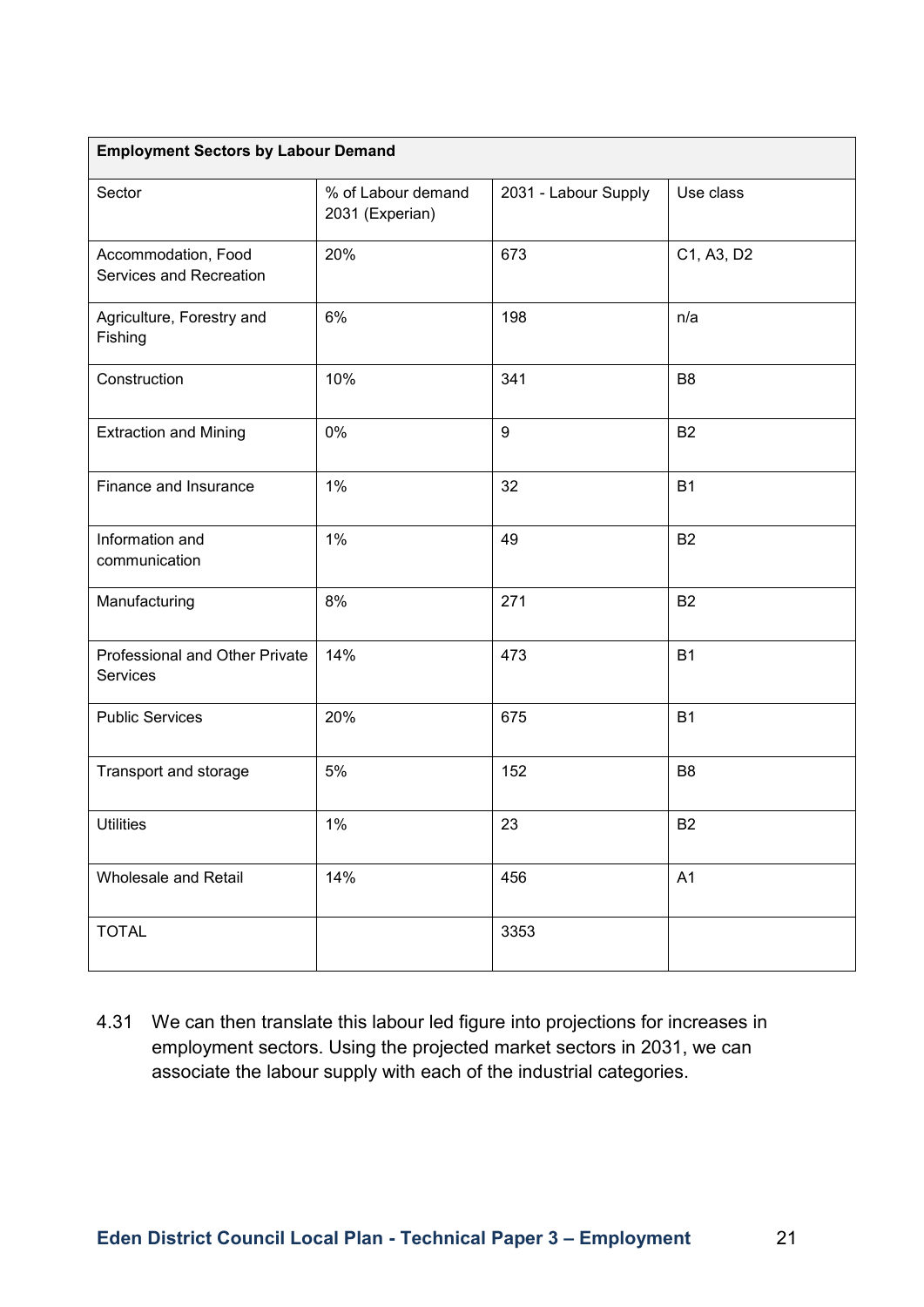| <b>Gross Figures</b>        | Change<br>2014-31 | <b>SE</b><br><b>Adjusted</b> | Area per<br>employee<br>(M2) | <b>Total</b><br>floorspace | <b>Plot</b><br>ratio | <b>Total</b><br>area<br>m2 | <b>Total area</b><br>(ha)<br>Including<br>Buffer) |
|-----------------------------|-------------------|------------------------------|------------------------------|----------------------------|----------------------|----------------------------|---------------------------------------------------|
| B1 (Net Internal<br>Area)   | 1,180             | 1,134                        | 12                           | 13,608                     | 0.40                 | 19,051                     | 1.91                                              |
| B2 (gross<br>Internal Area) | 353               | 353                          | 36                           | 12,708                     | 0.35                 | 17,156                     | 1.72                                              |
| B8 (Gross<br>External Area) | 492               | 410                          | 70                           | 28,711                     | 0.35                 | 38,760                     | 3.88                                              |
| Total (Gross)               | 2,025             |                              |                              | 55,027                     |                      | 74,967                     | 7.50                                              |

4.32 The labour led approach is significantly higher than the market demand approach, due to the increases in potential FTEs. A measured approach will be advocated to ensure that anticipated increases are not unbalanced and overestimated.

# **A Past Trends Approach**

4.33 Finally, we can look at past trends in the actual amount of land coming forward. The following table shows how many square metres of employment use has been built between 2006 and 2012.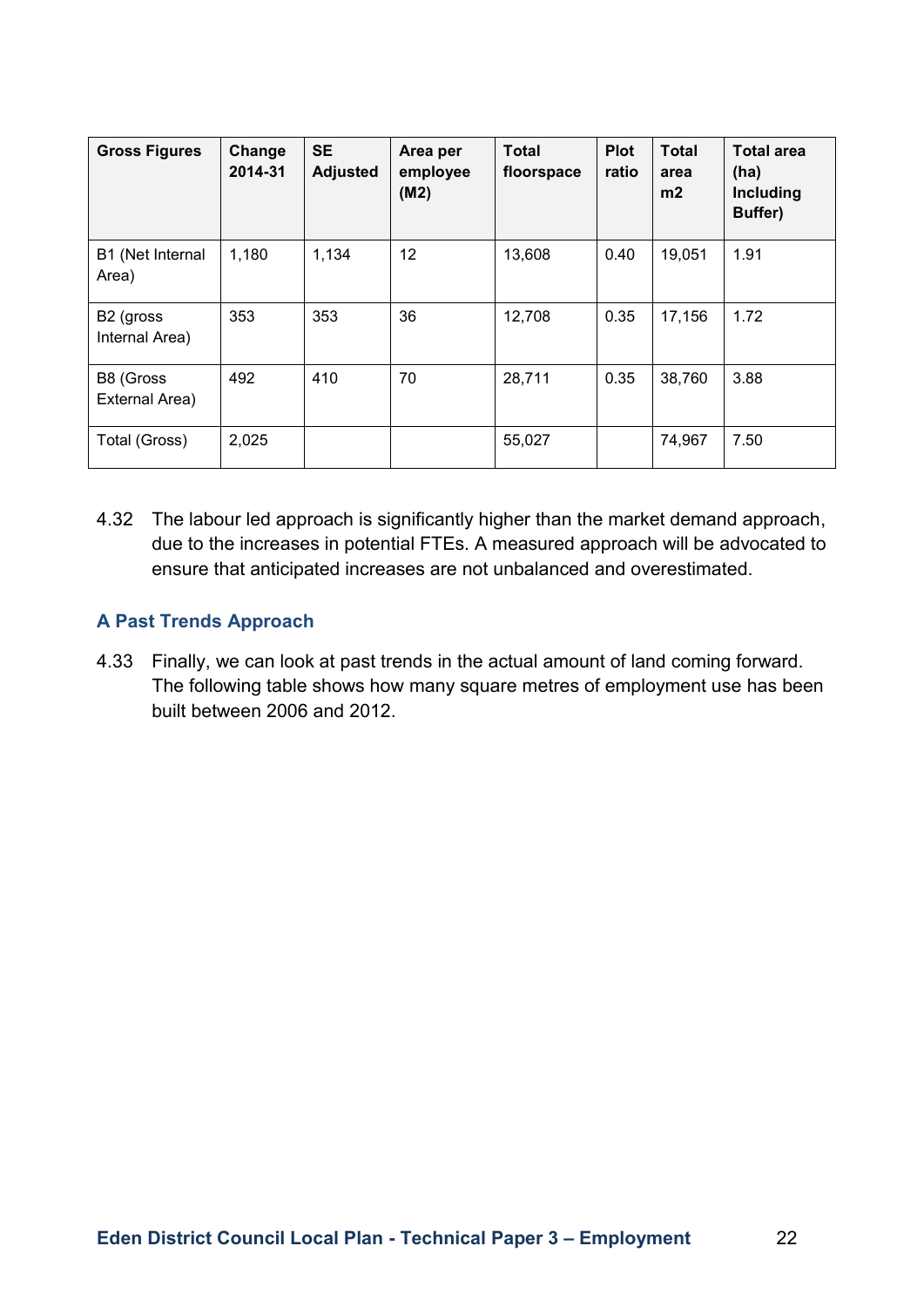| Total 2006/7 - 2012/13 (Square metres of floorspace) |         |                |                |                   |                             |                |        |  |
|------------------------------------------------------|---------|----------------|----------------|-------------------|-----------------------------|----------------|--------|--|
|                                                      | Penrith | Alston         | Appleby        | Kirkby<br>Stephen | Local<br>Service<br>Centres | Other<br>Areas | Total  |  |
| B <sub>1</sub> a (Offices)                           | 9,878   | 194            | 163            | 37                | 3,519                       | 561            | 14,352 |  |
| B1b (Research and<br>development)                    | 114     | $\overline{0}$ | $\overline{0}$ | $-10$             | 58                          | 242            | 404    |  |
| B1c (Light industrial)                               | 1,476   | $\overline{0}$ | 89             | 247               | 2973                        | 1,995          | 6,780  |  |
| B <sub>2</sub> (General<br>Industrial)               | 4,518   | $-360$         | $-120$         | 248               | 414                         | 857            | 5,557  |  |
| B8 (Storage and<br>Distribution)                     | 4,108   | $-50$          | 342            | 248               | $-2146$                     | 8,855          | 11,357 |  |
| <b>Totals</b>                                        | 20,094  | $-216$         | 474            | 770               | 4,818                       | 12,510         | 38,450 |  |

**Total 2006/7 - 2012/13 (Square metres of floorspace)**

4.34 When working the above out in terms of land take, we can assume that 40% of land associated with employment is actually floorspace with the remaining 60% car parking, landscaping, servicing etc. Therefore in terms of land used, we can assume a land amount of 9.4ha completed land during 2006/7 – 2012/13.

- 4.35 Recent average rates of employment development have been low (5,493 square metres per year). This has been due to a range of factors, with the most significant one over the past few years being the economic recession. It is important however to plan positively for when the economy recovers and this will require making sure that there is enough employment land to meet future needs. If we are to assume that business will continue to grow at the low levels indicated in the completions to date, we could expect an additional 21.4ha over the plan period.
- 4.36 In terms of location, over 50% of all completed development has been completed in Penrith. Development in the other towns has been low - Alston has actually seen decreases in the amount of employment land over the past 7 years. The rural areas have contributed significantly in the completion of new employment land, which the Local Plan should seek to encourage.

## **Employment Land Availability**

4.37 The most up to date figure on employment land supply is provided by monitoring information provided by the County Council. As at the end of March 2013, this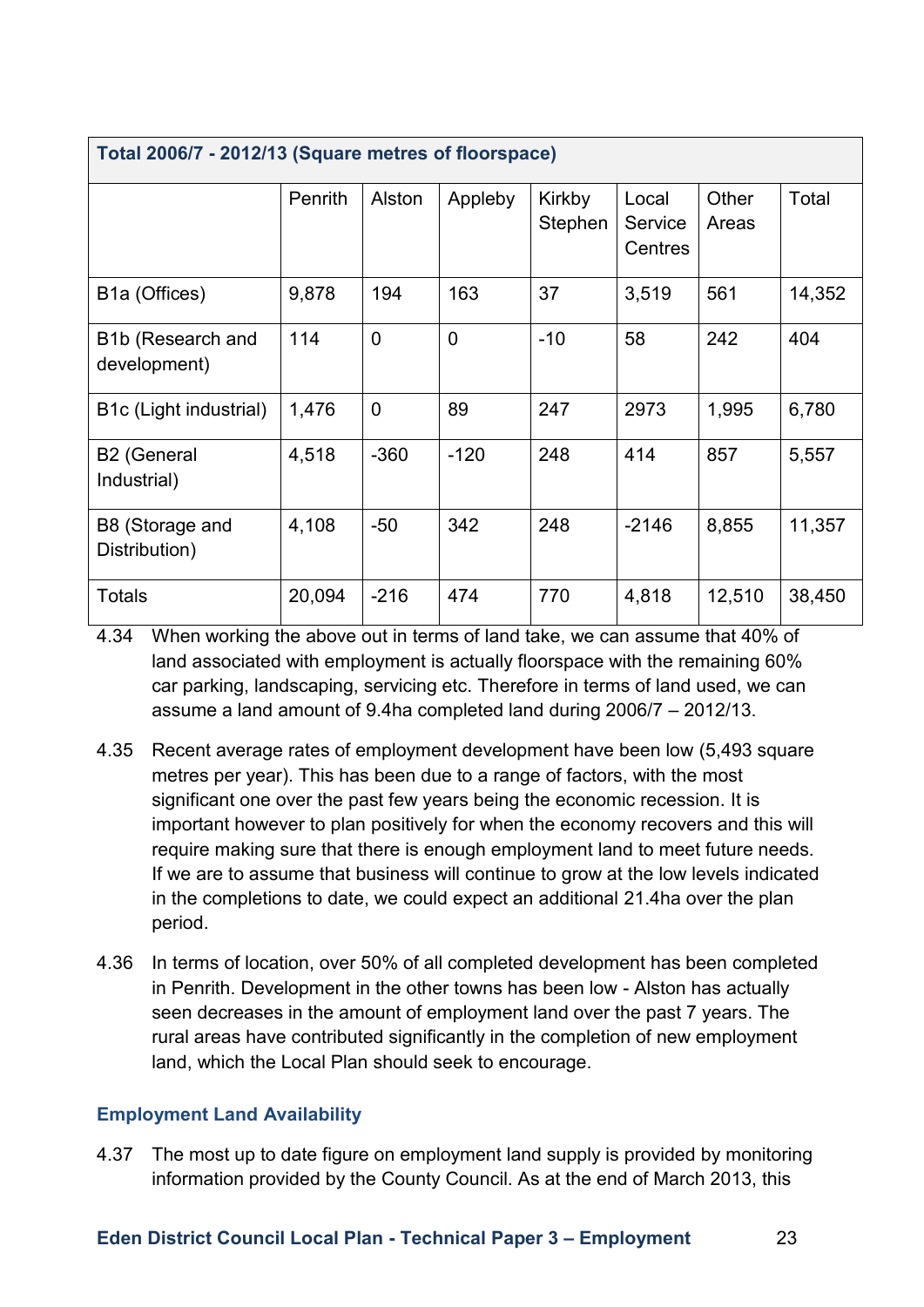monitoring information showed that there is 29.65 hectares of employment land supply within the District made up as follows:

- 1.99 hectares of land under construction;
- 5.03 hectares of land with planning permission but where development is yet to start; and
- 22.63 hectares of land allocated for employment use but without planning permission.
- 4.38 This monitoring also breaks fown the District's employment land supply into planning use class as shown below:
	- Class B1a (Offices): 0.11 hectares
	- Class B1b (Research and Development): 0.0 hectares
	- Class B1c (Light Industrial): 0.52 hectares
	- Class B2 (General Industrial): 1.1 hectares
	- Class B8 (Storage and Distribution): 2.06 hectares
	- Mixed Use (Class B1a/b/c, B2 and B8): 25.86 hectares
- 4.39 Further analysis shows the spatial distribution of employment land across the District as follows:

| <b>Settlement</b>                 | <b>Current Land Supply</b> |
|-----------------------------------|----------------------------|
| Penrith                           | 12.13ha                    |
| Alston                            | 2.3 <sub>ha</sub>          |
| Appleby                           | 1.9 <sub>ha</sub>          |
| <b>Kirkby Stephen</b>             | $1.21$ ha                  |
| Local Service Centres + Elsewhere | 12.11ha                    |
| <b>TOTAL</b>                      | 29.65ha                    |

4.40 This means in simple terms, there is already almost enough land identified to meet future land requirements over 18 years based on our Employment Demand (Experian) scenario. Much of this existing land supply is however made up of sites carried forward from the previous 1996 Eden District Local Plan and has remained undeveloped for many years. We therefore need to challenge the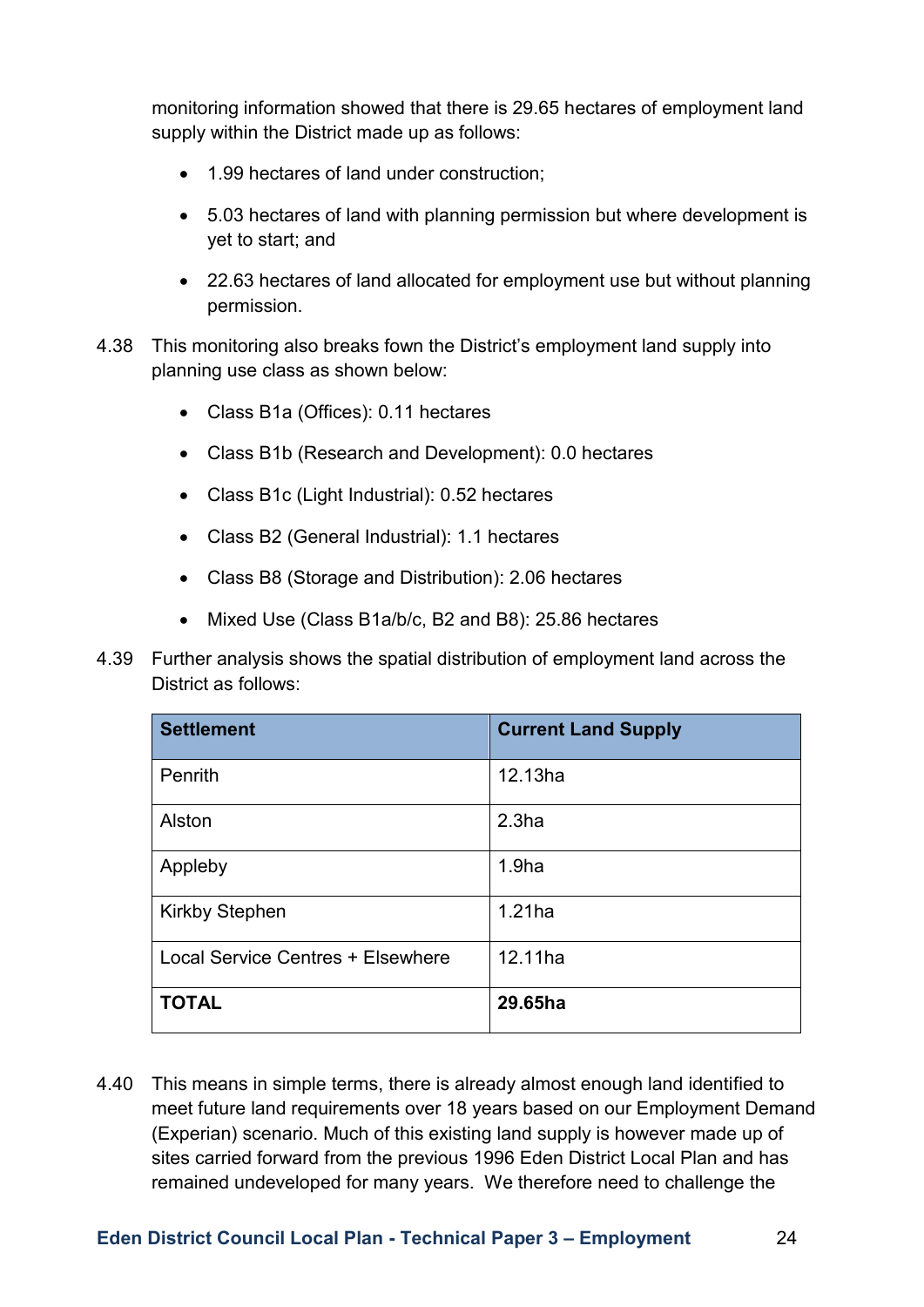reasons why development has yet to occur, and test sites on their deliverability and market attractiveness.

# **Employment Land Supply and Demand - Conclusions**

- 4.41 Both sets of employment forecasts derived from Experian data present a level of employment which is lower than our current rates of completion. We would expect that economic recovery will lead to increased opportunities for speculative growth. We have yet to consider the qualitative implications for growth from potential developments including:
	- The Joint M6 Growth Corridor
	- Britain's Energy Coast Initiative
	- Potential Mining in Eastern Eden
- 4.42 Part of the next stage in adopting a figure for employment growth will be investigating local market trends and interventions which may prompt an accelerated development scenario. Projections based on Experian forecasts should be seen as a minimum 'do nothing' figure - it is the least amount of land we would need to meet anticipated job growth based on past trends. It does also not account for churn. The forecasts may also underestimate future losses of working age population – we know from the POPGROUP modelling that a jobs growth scenario generates a very high need for new housing partly to replace this 'lost' population.
- 4.43 It is clear from the Experian job forecasts that the level of employment land required is expected to decrease over the next 15 years. In reconciling these two figures, a 'most likely' figure can be derived by taking an average of the two demand led scenarios.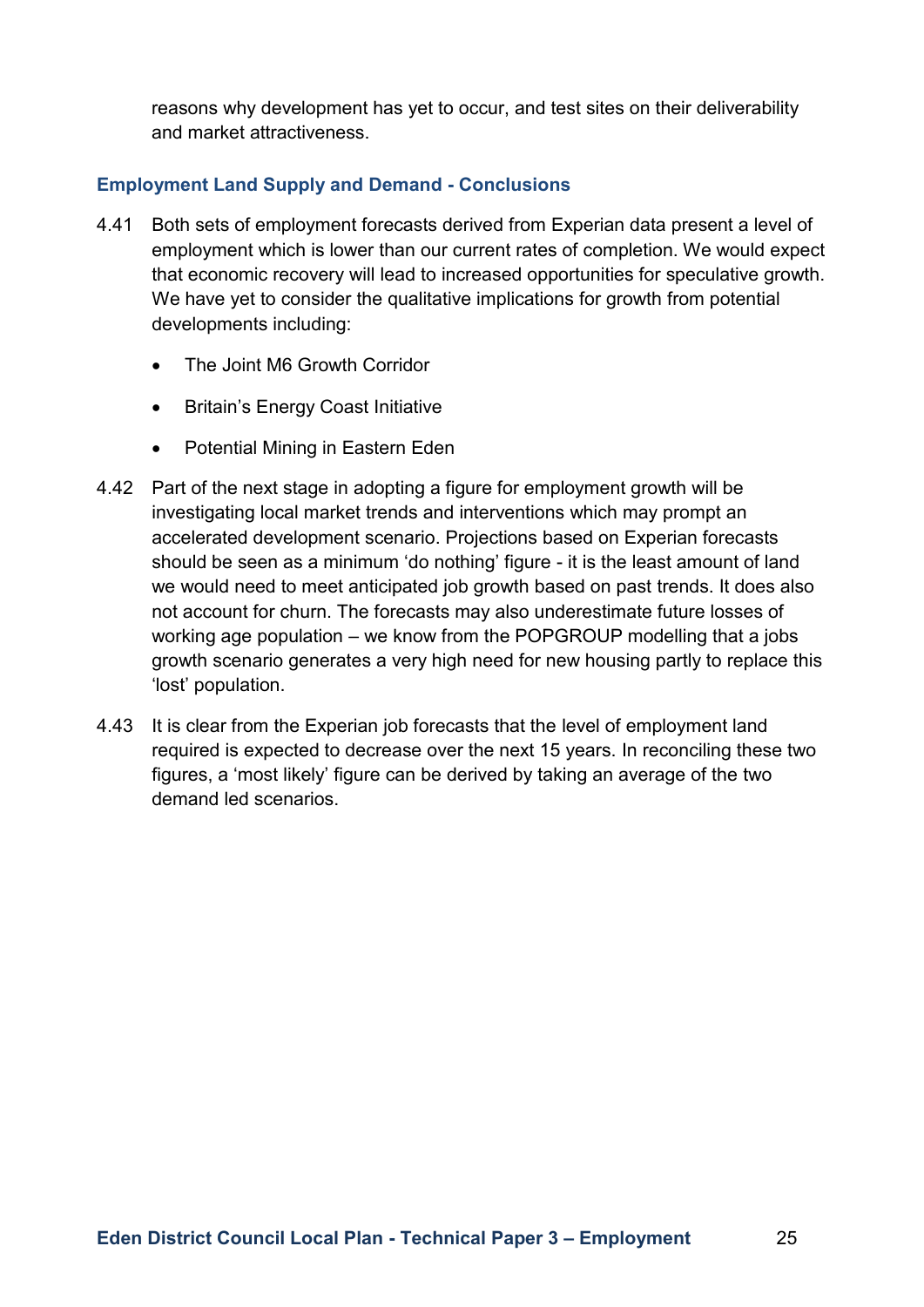| Source                     | B <sub>1</sub> | <b>B2</b> | B <sub>8</sub> | <b>Estimated Need - Gross</b><br>(Ha) |
|----------------------------|----------------|-----------|----------------|---------------------------------------|
| <b>Experian Demand Led</b> | 2.34           | 1.19      | 0.43           | 3.97                                  |
| Experian Labour Led        | 1.91           | 1.72      | 3.88           | 7.5                                   |
| <b>Integrated Approach</b> | 2.125          | 1.455     | 2.155          | 5.7                                   |

# **Options for an Employment Target**

4.44 The Local Plan is required to appraise a range of strategic options for employment growth. It is through strategic testing that options can be justified and a basis of comparison can be demonstrated. Based on evidence presented in the report, the 4 following options are proposed:

## **Option 1: Labour supply and demand Led**

- 4.45 This option follows the integrated approach to delivering land based on projected future requirements. Using the evidence compiled within this report, Eden's Preferred Option is to plan for likely growth in employment sectors, accounting for changes in the working age population. Based on the current evidence, **5.5ha** of employment land will need to be allocated to meet B1, B2 and B8 uses.
- 4.46 Limiting employment growth on account of forecasts also does not take into account any economic ambitions for the district - Eden remains is an excellent place to attract new business due to its transport connections, relatively low house prices and high quality of life. We therefore see no reason as to why employment development should be artificially constrained against forecasts or past trends when it remains in the interests of Eden to attract new employment, especially when it is projected to lose much of its younger population. In addition, some limited new employment growth is in the interests of some of the rural areas in the district as it will help support local services.
- 4.47 We therefore intend to pursue an ambitious yet realistic strategy from employment growth, based on maximising the use of existing employment land and potential new land and then prioritising new sites where we know they are available.

## **Option 2: Development Linked to Past Trends**

4.48 This scenario has been derived by promoting growth based on completed development to date. This presents an annualised figure for growth equating to 1.19ha per year. If we are to assume that this figure represents a natural rate of growth in Eden, over the next 18 years we could expect around **21.4ha** of new

#### **Eden District Council Local Plan - Technical Paper 3 – Employment** 26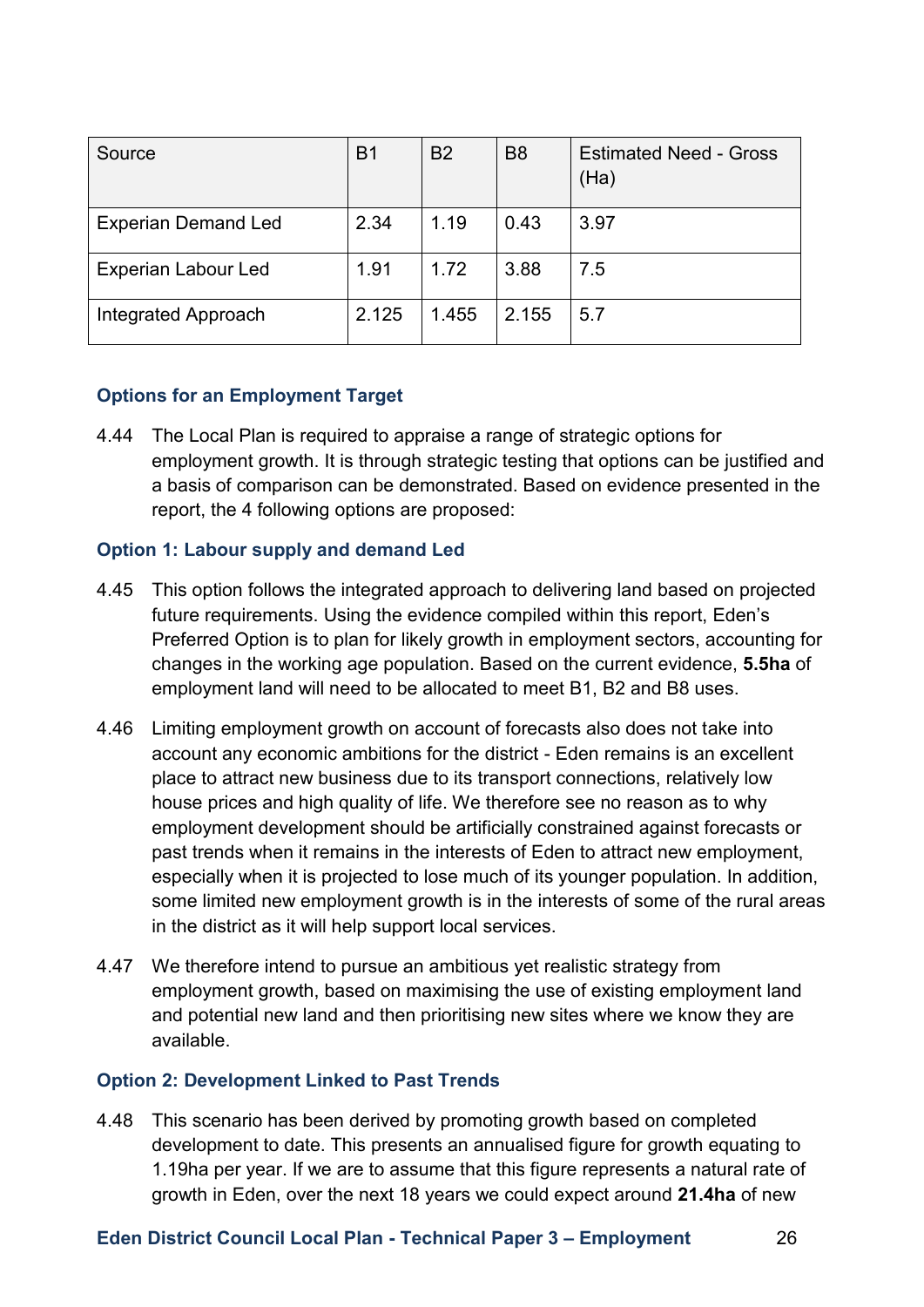employment development. Unfortunately, due to current limitations in the data, it is not possible to disaggregate this into the different industrial uses.

# **Option 3: Retain Target in Core Strategy**

4.49 This option presents a baseline to test our other options against. The target of **50ha** was set in the Core Strategy, to be completed from 2010-2025. Though the duration of the Local Plan runs for slightly longer (18 years), it is not proposed that this figure be increased to reflect this change. Akin to Option 2, it is not currently possible to define the breakdown of industrial classes within this figure.

# **Option 4: Land Supply Led (Preferred Option)**

- 4.50 As noted earlier, the district has a strong supply of available employment land. This consists of a number of allocated sites, and sites with planning permission or are under construction. There is currently a supply of 29.65ha, which is more than current trends anticipate will be needed. In addition, a number of possible business sites have been submitted to the Council<sup>12</sup>, which the authority tested for suitability and market attractiveness.
- 4.51 Our Preferred Option will be a combination of sites which are currently allocated and new sites which are considered appropriate for development. Thus, our employment target will be largely dependent on the range of sites presented in the emerging Local Plan, which will need to be deliverable in the plan period.
- 4.52 We cannot therefore say we have 'enough land' to meet needs already allocated because of its location, lack of market attractiveness or because it may already be known to be coming forward. Our figure of 5.7 hectares also represents our best estimate of future needs, based on a 'do nothing' approach and based on the evidence we have, and we are also aware that past trends showing higher rates of growth, and inevitably figures will be affected by recession.
- 4.53 In looking to allocate sites we will therefore look to pursue an ambitious yet realistic strategy from employment growth, based on maximising the use of existing employment land and new land and then prioritising new sites where we know they are available. We will therefore carry out further technical work to model a fourth option based on the availability, suitability and attractiveness of the sites we know may be suitable for new employment growth.

## **Conclusions**

- The NPPF requires that planning authorities create objectively assessed targets for growth, based on qualitative and quantitative evidence.
- Our best estimate of this need is 5.7 hectares over the period 2014-31, which represents the minimum figure for which we need to plan.

<sup>12</sup> Eden District Council (2013) Preferred Employment Sites & Policies.